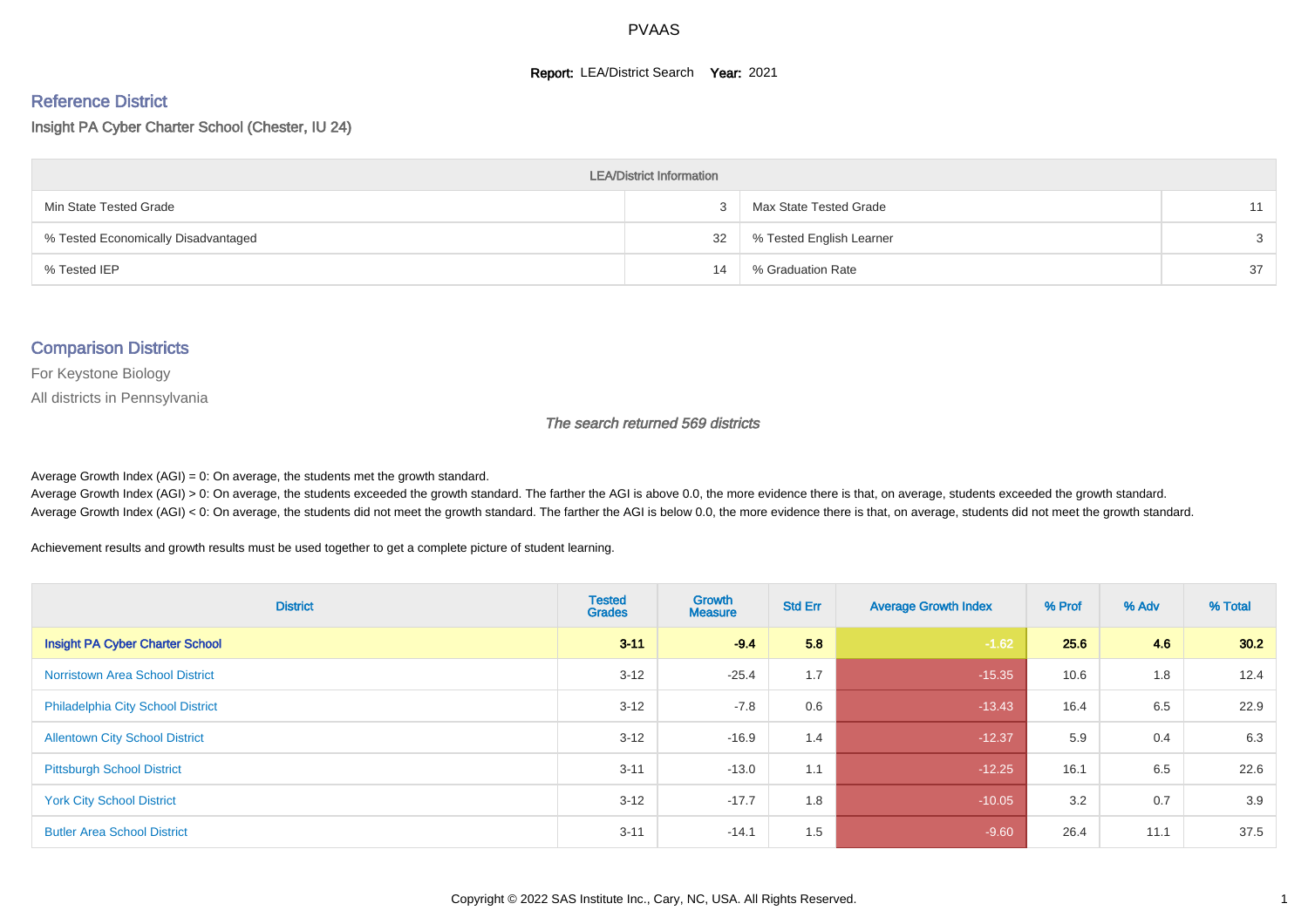| <b>District</b>                                    | <b>Tested</b><br><b>Grades</b> | <b>Growth</b><br><b>Measure</b> | <b>Std Err</b> | <b>Average Growth Index</b> | % Prof | % Adv | % Total |
|----------------------------------------------------|--------------------------------|---------------------------------|----------------|-----------------------------|--------|-------|---------|
| <b>Insight PA Cyber Charter School</b>             | $3 - 11$                       | $-9.4$                          | 5.8            | $-1.62$                     | 25.6   | 4.6   | 30.2    |
| <b>Muhlenberg School District</b>                  | $3 - 10$                       | $-17.8$                         | 1.9            | $-9.34$                     | 12.4   | 4.6   | 17.0    |
| <b>North Hills School District</b>                 | $3 - 11$                       | $-15.8$                         | 1.8            | $-8.84$                     | 26.4   | 19.8  | 46.2    |
| <b>Cheltenham School District</b>                  | $3 - 11$                       | $-17.6$                         | 2.0            | $-8.74$                     | 24.4   | 8.3   | 32.6    |
| <b>Williamsport Area School District</b>           | $3 - 11$                       | $-11.7$                         | 1.4            | $-8.29$                     | 18.2   | 10.5  | 28.7    |
| <b>West Side CTC</b>                               | $9 - 10$                       | $-32.0$                         | 3.9            | $-8.16$                     | 5.9    | 0.0   | 5.9     |
| Ambridge Area School District                      | $3 - 12$                       | $-19.4$                         | 2.5            | $-7.64$                     | 23.2   | 5.6   | 28.9    |
| <b>Lancaster School District</b>                   | $3 - 12$                       | $-10.0$                         | 1.4            | $-7.22$                     | 9.0    | 3.9   | 12.8    |
| <b>Greater Latrobe School District</b>             | $3 - 11$                       | $-14.1$                         | 2.0            | $-7.14$                     | 41.0   | 12.6  | 53.6    |
| <b>York Co School Of Technology</b>                | $9 - 12$                       | $-10.9$                         | 1.6            | $-6.79$                     | 22.6   | 4.0   | 26.6    |
| <b>Hempfield Area School District</b>              | $3 - 12$                       | $-10.2$                         | 1.6            | $-6.37$                     | 28.1   | 19.2  | 47.3    |
| <b>Kennett Consolidated School District</b>        | $3 - 11$                       | $-10.4$                         | 1.7            | $-6.27$                     | 28.7   | 14.0  | 42.7    |
| <b>Big Beaver Falls Area School District</b>       | $3 - 11$                       | $-17.9$                         | $2.8\,$        | $-6.27$                     | 9.4    | 2.8   | 12.2    |
| <b>New Castle Area School District</b>             | $3 - 12$                       | $-13.6$                         | 2.3            | $-5.99$                     | 17.6   | 2.0   | 19.5    |
| <b>Coatesville Area School District</b>            | $3 - 11$                       | $-9.5$                          | 1.6            | $-5.81$                     | 12.8   | 3.3   | 16.2    |
| <b>Central Cambria School District</b>             | $3 - 11$                       | $-12.7$                         | 2.3            | $-5.61$                     | 19.4   | 7.4   | 26.9    |
| <b>Aliquippa School District</b>                   | $3 - 11$                       | $-20.0$                         | 3.6            | $-5.54$                     | 1.7    | 0.0   | 1.7     |
| <b>Frazier School District</b>                     | $3 - 11$                       | $-18.9$                         | 3.4            | $-5.49$                     | 18.3   | 1.4   | 19.7    |
| <b>Lincoln Park Performing Arts Charter School</b> | $7 - 11$                       | $-14.9$                         | 2.7            | $-5.45$                     | 39.3   | 8.9   | 48.2    |
| <b>Washington School District</b>                  | $3 - 11$                       | $-15.9$                         | 2.9            | $-5.44$                     | 12.9   | 1.7   | 14.7    |
| Philadelphia Academy Charter School                | $3 - 11$                       | $-14.7$                         | 2.7            | $-5.42$                     | 21.6   | 3.9   | 25.5    |
| <b>Bristol Township School District</b>            | $3 - 11$                       | $-7.4$                          | 1.4            | $-5.32$                     | 13.8   | 4.6   | 18.4    |
| <b>Wilkes-Barre Area School District</b>           | $3 - 11$                       | $-12.4$                         | 2.4            | $-5.18$                     | 14.2   | 3.7   | 17.9    |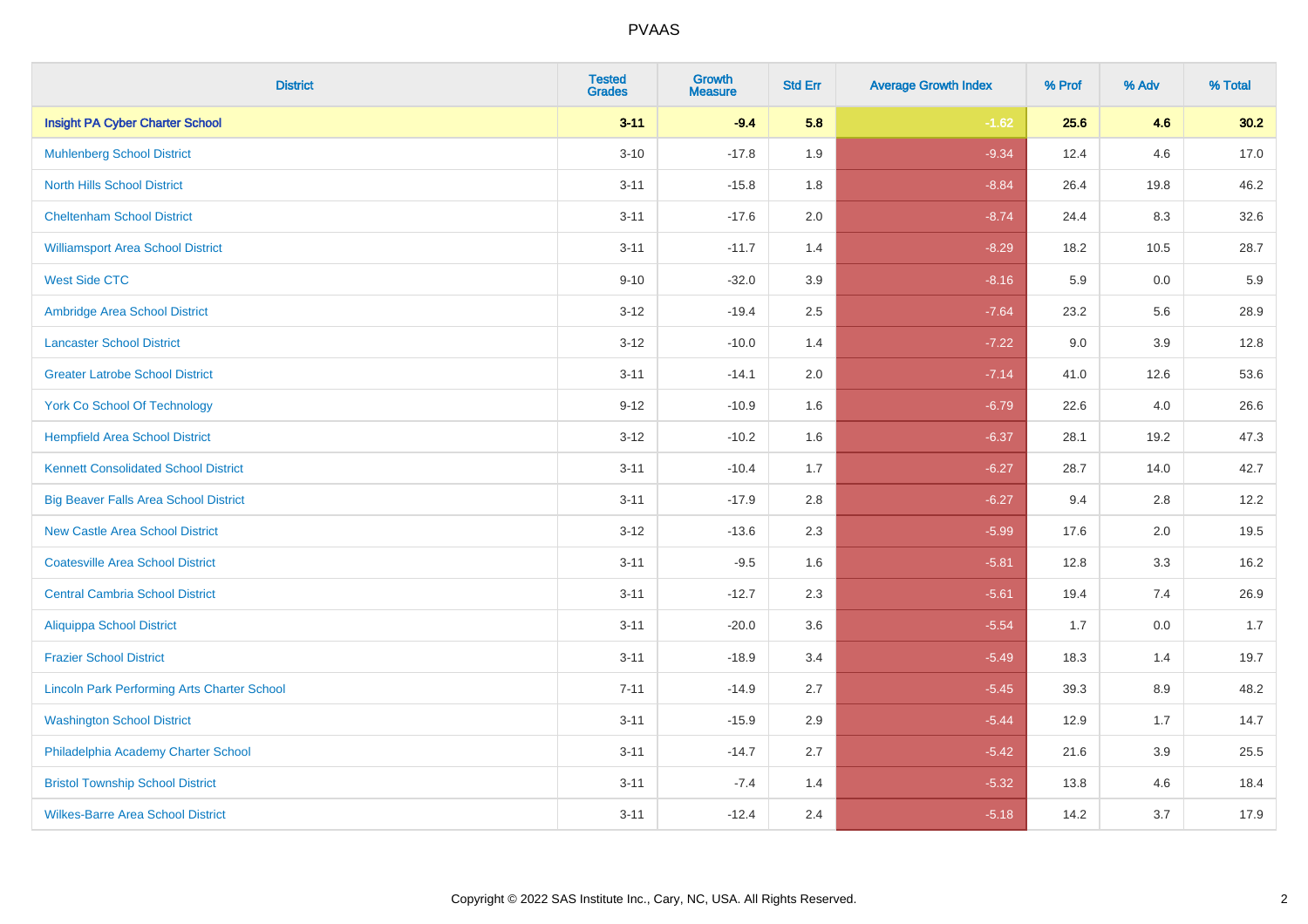| <b>District</b>                                   | <b>Tested</b><br><b>Grades</b> | <b>Growth</b><br><b>Measure</b> | <b>Std Err</b> | <b>Average Growth Index</b> | % Prof | % Adv   | % Total  |
|---------------------------------------------------|--------------------------------|---------------------------------|----------------|-----------------------------|--------|---------|----------|
| Insight PA Cyber Charter School                   | $3 - 11$                       | $-9.4$                          | 5.8            | $-1.62$                     | 25.6   | 4.6     | 30.2     |
| <b>East Lycoming School District</b>              | $3 - 11$                       | $-10.9$                         | 2.1            | $-5.08$                     | 22.5   | $8.2\,$ | $30.8\,$ |
| Meyersdale Area School District                   | $3 - 11$                       | $-16.1$                         | 3.3            | $-4.94$                     | 20.3   | 5.8     | 26.1     |
| <b>Trinity Area School District</b>               | $3 - 11$                       | $-8.7$                          | 1.8            | $-4.87$                     | 20.9   | 9.8     | 30.8     |
| <b>Executive Education Academy Charter School</b> | $3 - 10$                       | $-14.6$                         | 3.0            | $-4.81$                     | 8.5    | 1.2     | 9.8      |
| <b>Chartiers-Houston School District</b>          | $3 - 10$                       | $-16.5$                         | 3.5            | $-4.79$                     | 26.3   | 6.6     | 32.9     |
| <b>West Mifflin Area School District</b>          | $3 - 12$                       | $-11.9$                         | 2.5            | $-4.77$                     | 15.9   | 4.0     | 19.9     |
| Lehigh Valley Charter High School For The Arts    | $9 - 10$                       | $-11.8$                         | 2.5            | $-4.76$                     | 28.9   | 5.7     | 34.6     |
| <b>Girard School District</b>                     | $3 - 11$                       | $-12.3$                         | 2.6            | $-4.76$                     | 29.7   | 18.9    | 48.6     |
| <b>Neshannock Township School District</b>        | $3 - 10$                       | $-12.5$                         | 2.7            | $-4.73$                     | 29.0   | 13.0    | 42.0     |
| <b>Fannett-Metal School District</b>              | $3 - 11$                       | $-22.3$                         | 4.8            | $-4.65$                     | 16.4   | 6.6     | 23.0     |
| <b>Derry Area School District</b>                 | $3 - 11$                       | $-11.8$                         | 2.6            | $-4.53$                     | 34.8   | 6.1     | 40.9     |
| <b>Northwestern School District</b>               | $3 - 11$                       | $-14.6$                         | 3.2            | $-4.51$                     | 32.5   | 13.7    | 46.2     |
| <b>Dunmore School District</b>                    | $3 - 11$                       | $-12.2$                         | 2.7            | $-4.51$                     | 15.0   | 5.3     | 20.4     |
| <b>Hanover Public School District</b>             | $3 - 11$                       | $-12.4$                         | 2.7            | $-4.50$                     | 22.7   | 6.2     | 28.9     |
| Jim Thorpe Area School District                   | $3 - 11$                       | $-10.9$                         | 2.4            | $-4.48$                     | 19.5   | $6.0\,$ | 25.5     |
| <b>Greenville Area School District</b>            | $3 - 11$                       | $-13.2$                         | 3.0            | $-4.45$                     | 32.1   | 4.6     | 36.7     |
| <b>Chambersburg Area School District</b>          | $3 - 11$                       | $-5.6$                          | 1.3            | $-4.42$                     | 24.2   | 15.2    | 39.4     |
| <b>General Mclane School District</b>             | $3 - 11$                       | $-10.7$                         | 2.4            | $-4.40$                     | 34.0   | 15.6    | 49.6     |
| <b>Big Spring School District</b>                 | $3 - 11$                       | $-9.8$                          | 2.3            | $-4.32$                     | 23.6   | 12.9    | 36.5     |
| <b>Interboro School District</b>                  | $3 - 12$                       | $-8.4$                          | 2.0            | $-4.27$                     | 27.6   | 6.4     | 34.1     |
| <b>Central Dauphin School District</b>            | $3 - 11$                       | $-5.2$                          | 1.2            | $-4.24$                     | 29.3   | 8.7     | 38.0     |
| <b>Chartiers Valley School District</b>           | $3 - 11$                       | $-9.1$                          | 2.1            | $-4.23$                     | 20.7   | 17.4    | 38.0     |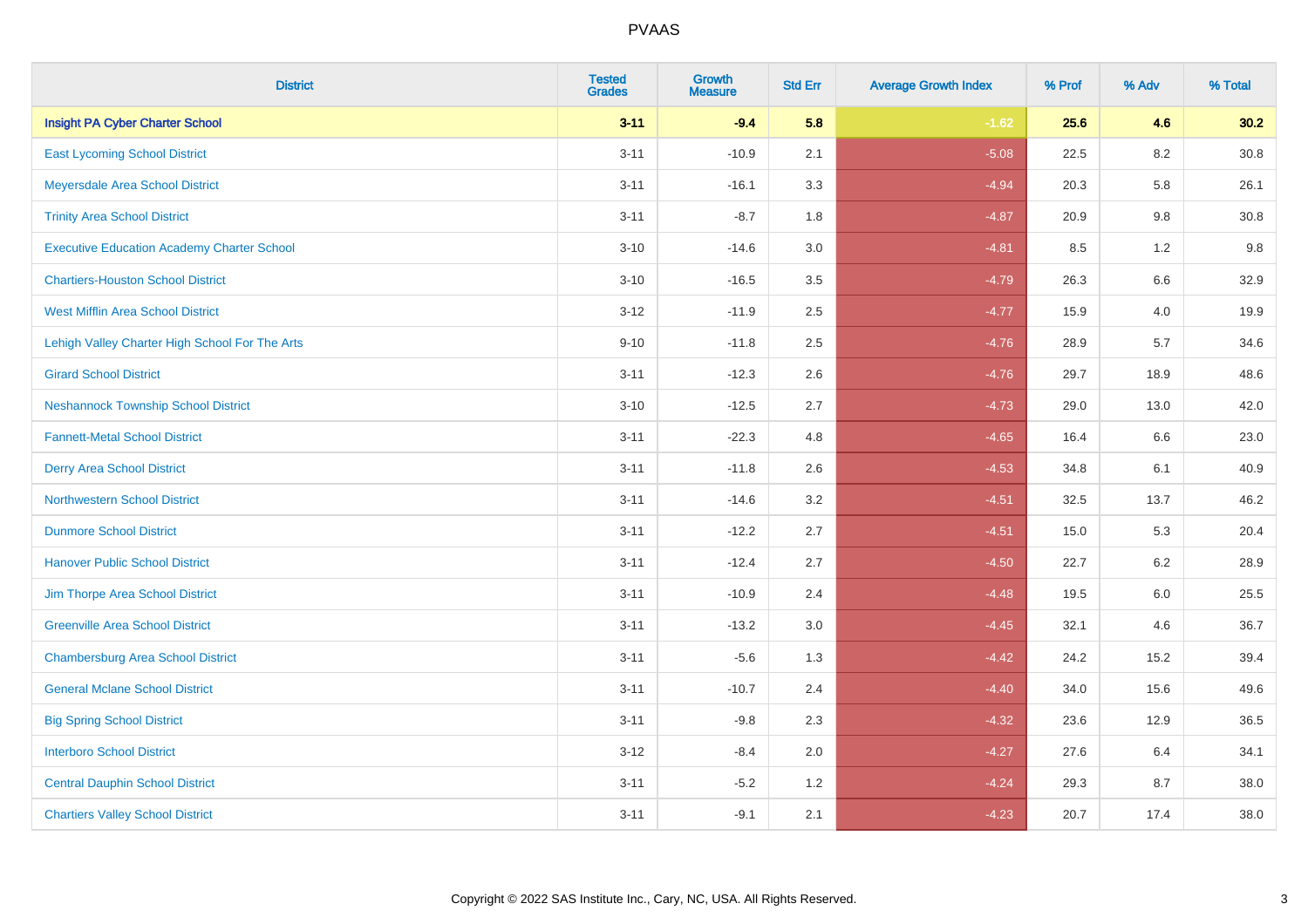| <b>District</b>                               | <b>Tested</b><br><b>Grades</b> | <b>Growth</b><br><b>Measure</b> | <b>Std Err</b> | <b>Average Growth Index</b> | % Prof | % Adv   | % Total |
|-----------------------------------------------|--------------------------------|---------------------------------|----------------|-----------------------------|--------|---------|---------|
| <b>Insight PA Cyber Charter School</b>        | $3 - 11$                       | $-9.4$                          | 5.8            | $-1.62$                     | 25.6   | 4.6     | 30.2    |
| <b>Central Fulton School District</b>         | $3 - 11$                       | $-13.3$                         | 3.2            | $-4.20$                     | 18.1   | 9.7     | 27.8    |
| <b>Williamsburg Community School District</b> | $3 - 11$                       | $-16.9$                         | 4.1            | $-4.14$                     | 22.4   | 0.0     | 22.4    |
| <b>Panther Valley School District</b>         | $3 - 12$                       | $-13.3$                         | 3.2            | $-4.10$                     | 31.5   | 4.1     | 35.6    |
| <b>Moniteau School District</b>               | $3 - 11$                       | $-11.8$                         | 2.9            | $-4.07$                     | 22.6   | $5.0\,$ | 27.6    |
| <b>Mid Valley School District</b>             | $3 - 10$                       | $-11.1$                         | 2.7            | $-4.07$                     | 28.3   | 8.1     | 36.4    |
| <b>Mcguffey School District</b>               | $3 - 11$                       | $-12.1$                         | 3.0            | $-4.06$                     | 12.8   | 5.9     | 18.6    |
| <b>Southmoreland School District</b>          | $3 - 11$                       | $-12.5$                         | 3.1            | $-4.04$                     | 33.3   | 15.5    | 48.8    |
| <b>Milton Area School District</b>            | $3 - 11$                       | $-10.1$                         | 2.5            | $-4.04$                     | 23.0   | 11.3    | 34.2    |
| <b>Scranton School District</b>               | $3 - 12$                       | $-10.1$                         | 2.5            | $-4.04$                     | 20.0   | 7.7     | 27.7    |
| <b>Deer Lakes School District</b>             | $3 - 11$                       | $-10.0$                         | 2.5            | $-4.02$                     | 27.7   | 9.9     | 37.6    |
| <b>Ellwood City Area School District</b>      | $3 - 11$                       | $-12.5$                         | 3.1            | $-4.00$                     | 26.7   | 8.7     | 35.4    |
| <b>Plum Borough School District</b>           | $3 - 11$                       | $-9.4$                          | 2.4            | $-3.98$                     | 32.9   | 27.4    | 60.4    |
| <b>Windber Area School District</b>           | $3 - 11$                       | $-11.9$                         | 3.0            | $-3.94$                     | 41.0   | 10.3    | 51.3    |
| <b>Tussey Mountain School District</b>        | $3 - 12$                       | $-13.0$                         | 3.3            | $-3.93$                     | 11.1   | 3.2     | 14.3    |
| <b>Bethlehem Area School District</b>         | $3 - 11$                       | $-4.5$                          | 1.1            | $-3.91$                     | 20.4   | 11.3    | 31.7    |
| <b>Tacony Academy Charter School</b>          | $3 - 11$                       | $-12.9$                         | 3.3            | $-3.90$                     | 8.6    | 1.4     | 10.0    |
| <b>Grove City Area School District</b>        | $3 - 12$                       | $-8.8$                          | 2.3            | $-3.89$                     | 25.6   | 16.4    | 42.0    |
| <b>Pittston Area School District</b>          | $3 - 11$                       | $-8.2$                          | 2.2            | $-3.75$                     | 26.7   | 14.8    | 41.5    |
| <b>Mohawk Area School District</b>            | $3 - 11$                       | $-10.5$                         | 2.8            | $-3.75$                     | 35.1   | 10.6    | 45.7    |
| Jefferson County-Dubois AVTS                  | $9 - 11$                       | $-11.7$                         | 3.1            | $-3.72$                     | 17.6   | 2.8     | 20.4    |
| <b>Shade-Central City School District</b>     | $3 - 11$                       | $-14.6$                         | 4.0            | $-3.68$                     | 9.6    | 0.0     | 9.6     |
| <b>Old Forge School District</b>              | $3 - 12$                       | $-11.3$                         | 3.1            | $-3.62$                     | 28.6   | 13.2    | 41.8    |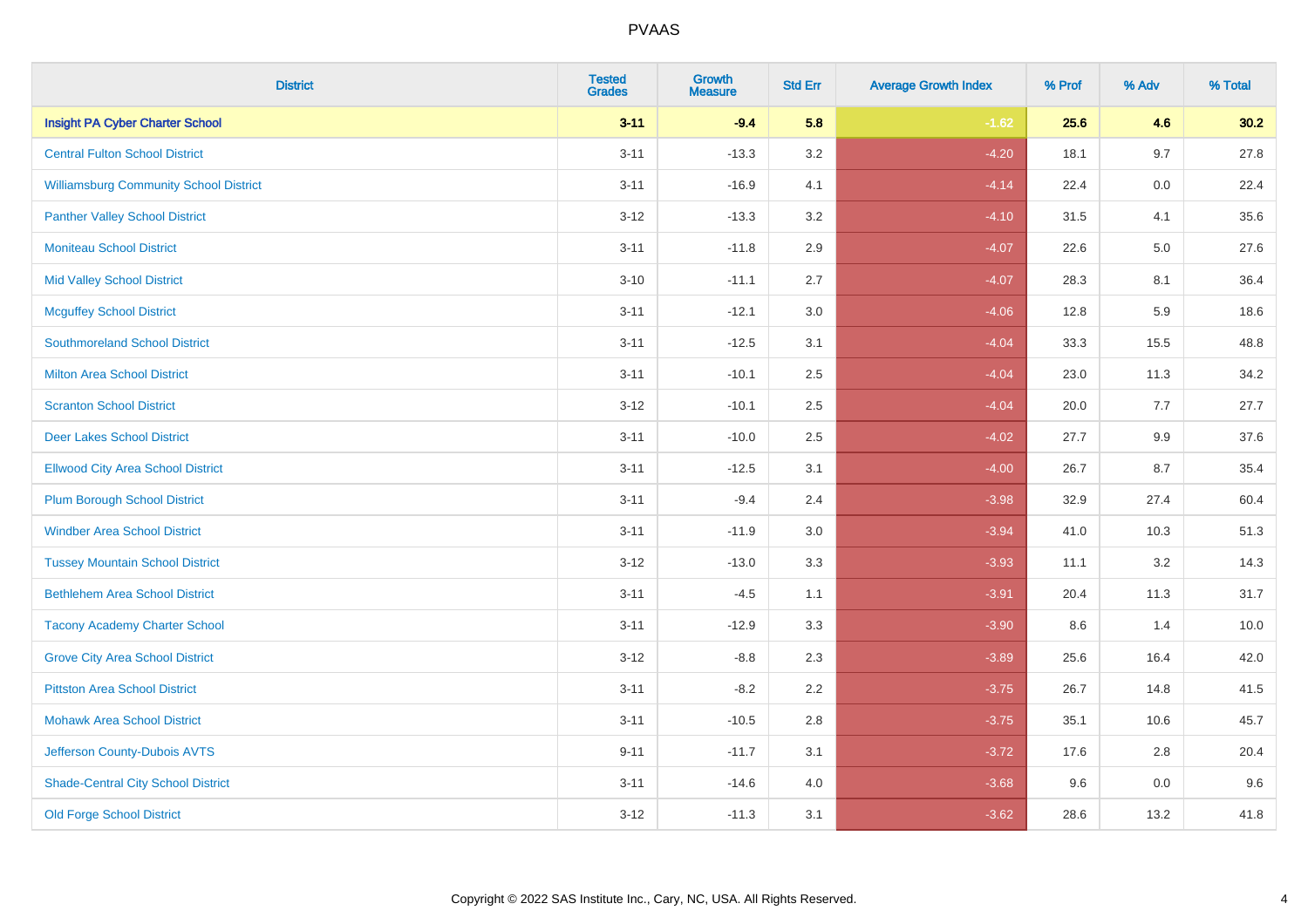| <b>District</b>                           | <b>Tested</b><br><b>Grades</b> | <b>Growth</b><br><b>Measure</b> | <b>Std Err</b> | <b>Average Growth Index</b> | % Prof | % Adv   | % Total |
|-------------------------------------------|--------------------------------|---------------------------------|----------------|-----------------------------|--------|---------|---------|
| <b>Insight PA Cyber Charter School</b>    | $3 - 11$                       | $-9.4$                          | 5.8            | $-1.62$                     | 25.6   | 4.6     | 30.2    |
| <b>West York Area School District</b>     | $3 - 12$                       | $-9.8$                          | 2.7            | $-3.57$                     | 21.9   | 10.9    | 32.8    |
| Morrisville Borough School District       | $3 - 11$                       | $-13.1$                         | 3.7            | $-3.52$                     | 4.9    | 1.6     | 6.6     |
| Mechanicsburg Area School District        | $3 - 11$                       | $-5.7$                          | 1.6            | $-3.48$                     | 35.1   | 16.0    | 51.2    |
| <b>South Park School District</b>         | $3 - 11$                       | $-8.8$                          | 2.5            | $-3.46$                     | 28.1   | 17.0    | 45.2    |
| <b>Burgettstown Area School District</b>  | $3 - 11$                       | $-11.2$                         | 3.2            | $-3.46$                     | 16.0   | 2.7     | 18.7    |
| <b>Ligonier Valley School District</b>    | $3 - 11$                       | $-10.8$                         | 3.1            | $-3.43$                     | 34.1   | 5.8     | 39.9    |
| <b>Shikellamy School District</b>         | $3 - 10$                       | $-8.3$                          | 2.4            | $-3.42$                     | 20.8   | 18.5    | 39.2    |
| <b>Mount Carmel Area School District</b>  | $3 - 11$                       | $-7.9$                          | 2.3            | $-3.38$                     | 18.2   | 4.4     | 22.6    |
| East Stroudsburg Area School District     | $3 - 11$                       | $-4.9$                          | 1.4            | $-3.38$                     | 22.7   | 12.5    | 35.2    |
| Lackawanna Trail School District          | $3 - 10$                       | $-11.0$                         | 3.3            | $-3.35$                     | 13.1   | 18.0    | 31.2    |
| <b>Riverview School District</b>          | $3 - 11$                       | $-13.0$                         | 4.0            | $-3.29$                     | 43.1   | 7.8     | 51.0    |
| <b>Canon-Mcmillan School District</b>     | $3 - 11$                       | $-5.0$                          | 1.5            | $-3.25$                     | 30.8   | 28.5    | 59.3    |
| <b>Somerset Area School District</b>      | $3 - 11$                       | $-7.6$                          | 2.4            | $-3.17$                     | 21.0   | 14.5    | 35.5    |
| <b>Parkland School District</b>           | $3 - 11$                       | $-3.7$                          | 1.2            | $-3.17$                     | 31.4   | 30.6    | 62.0    |
| <b>Montoursville Area School District</b> | $3 - 12$                       | $-8.4$                          | 2.6            | $-3.17$                     | 38.8   | 18.2    | 57.0    |
| <b>Keystone Oaks School District</b>      | $3 - 11$                       | $-7.2$                          | 2.3            | $-3.14$                     | 30.0   | 11.1    | 41.0    |
| <b>Wissahickon School District</b>        | $3 - 10$                       | $-5.3$                          | 1.7            | $-3.14$                     | 27.5   | 29.0    | 56.6    |
| <b>Hanover Area School District</b>       | $3 - 11$                       | $-14.7$                         | 4.7            | $-3.13$                     | 12.1   | $3.0\,$ | 15.2    |
| <b>Erie City School District</b>          | $3 - 12$                       | $-4.5$                          | 1.4            | $-3.09$                     | 13.4   | 6.7     | 20.1    |
| Jefferson-Morgan School District          | $3 - 10$                       | $-12.0$                         | 3.9            | $-3.09$                     | 28.6   | 6.1     | 34.7    |
| California Area School District           | $3 - 10$                       | $-13.7$                         | 4.5            | $-3.06$                     | 41.7   | 16.7    | 58.3    |
| <b>Greensburg Salem School District</b>   | $3 - 11$                       | $-6.9$                          | 2.2            | $-3.06$                     | 30.3   | 13.3    | 43.6    |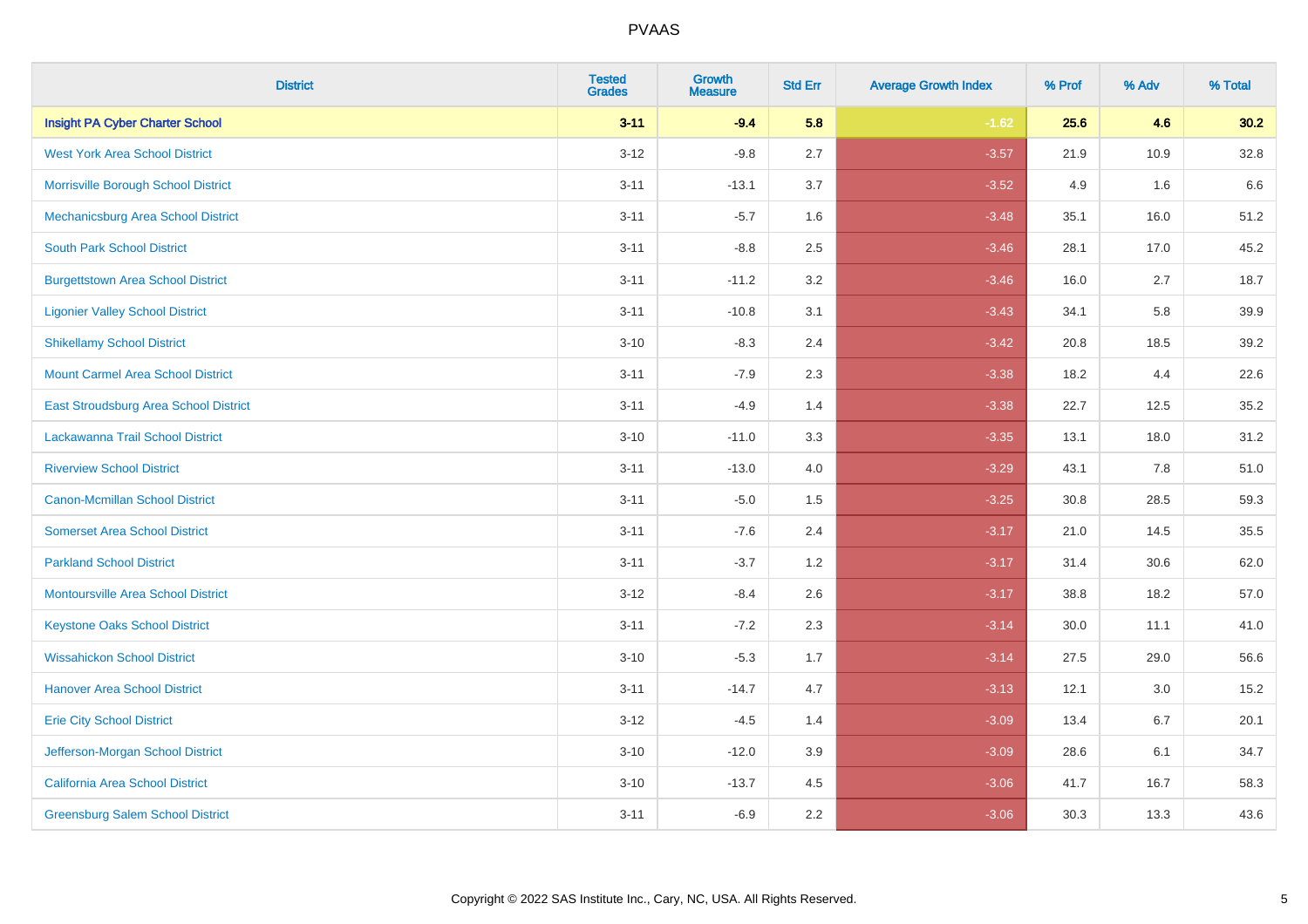| <b>District</b>                                | <b>Tested</b><br><b>Grades</b> | <b>Growth</b><br><b>Measure</b> | <b>Std Err</b> | <b>Average Growth Index</b> | % Prof | % Adv   | % Total |
|------------------------------------------------|--------------------------------|---------------------------------|----------------|-----------------------------|--------|---------|---------|
| <b>Insight PA Cyber Charter School</b>         | $3 - 11$                       | $-9.4$                          | 5.8            | $-1.62$                     | 25.6   | 4.6     | 30.2    |
| Imhotep Institute Charter High School          | $9 - 11$                       | $-17.6$                         | 5.8            | $-3.03$                     | 15.4   | 0.0     | 15.4    |
| Boys Latin Of Philadelphia Charter School      | $6 - 12$                       | $-8.0$                          | 2.7            | $-3.02$                     | 1.4    | 0.0     | 1.4     |
| <b>Gettysburg Area School District</b>         | $3 - 11$                       | $-6.0$                          | 2.0            | $-3.02$                     | 28.8   | 19.6    | 48.5    |
| <b>Corry Area School District</b>              | $3 - 11$                       | $-6.8$                          | 2.3            | $-3.01$                     | 24.0   | 8.8     | 32.8    |
| <b>Carlisle Area School District</b>           | $3 - 11$                       | $-5.2$                          | 1.7            | $-2.99$                     | 28.0   | 19.3    | 47.3    |
| <b>Montour School District</b>                 | $3 - 11$                       | $-6.1$                          | 2.1            | $-2.95$                     | 31.8   | 23.6    | 55.3    |
| <b>Baldwin-Whitehall School District</b>       | $3 - 11$                       | $-5.5$                          | 1.9            | $-2.93$                     | 32.0   | 14.7    | 46.7    |
| <b>Carbon Career &amp; Technical Institute</b> | $9 - 11$                       | $-9.3$                          | 3.2            | $-2.92$                     | 19.6   | 2.2     | 21.7    |
| Mifflinburg Area School District               | $3 - 11$                       | $-6.0$                          | 2.1            | $-2.87$                     | 32.7   | 13.3    | 46.0    |
| <b>Berwick Area School District</b>            | $3 - 11$                       | $-6.9$                          | 2.4            | $-2.84$                     | 22.3   | 11.5    | 33.8    |
| Southern Columbia Area School District         | $3 - 11$                       | $-8.5$                          | 3.0            | $-2.83$                     | 30.5   | 12.8    | 43.3    |
| <b>Innovative Arts Academy Charter School</b>  | $6 - 11$                       | $-7.2$                          | 2.5            | $-2.83$                     | 2.0    | 0.0     | $2.0\,$ |
| <b>Quakertown Community School District</b>    | $3 - 12$                       | $-4.3$                          | $1.5$          | $-2.79$                     | 33.8   | 20.1    | 53.8    |
| <b>Sharon City School District</b>             | $3 - 11$                       | $-6.5$                          | 2.3            | $-2.79$                     | 13.1   | $5.0\,$ | 18.1    |
| <b>Pottsgrove School District</b>              | $3 - 11$                       | $-5.5$                          | 2.0            | $-2.78$                     | 28.6   | 10.3    | 38.8    |
| <b>Clarion-Limestone Area School District</b>  | $3 - 12$                       | $-10.0$                         | 3.6            | $-2.76$                     | 28.3   | 20.0    | 48.3    |
| Selinsgrove Area School District               | $3 - 12$                       | $-5.7$                          | 2.1            | $-2.74$                     | 25.4   | 13.9    | 39.2    |
| Karns City Area School District                | $3 - 11$                       | $-7.2$                          | 2.6            | $-2.71$                     | 26.4   | 20.8    | 47.2    |
| <b>Eastern York School District</b>            | $3 - 11$                       | $-6.2$                          | 2.3            | $-2.70$                     | 27.8   | 18.5    | 46.4    |
| La Academia Partnership Charter School         | $6 - 11$                       | $-15.5$                         | 5.7            | $-2.70$                     | 2.3    | 0.0     | 2.3     |
| <b>Governor Mifflin School District</b>        | $3 - 11$                       | $-4.4$                          | 1.6            | $-2.69$                     | 30.3   | 7.7     | 38.0    |
| <b>Avonworth School District</b>               | $3 - 10$                       | $-6.2$                          | 2.3            | $-2.68$                     | 35.9   | 14.1    | 50.0    |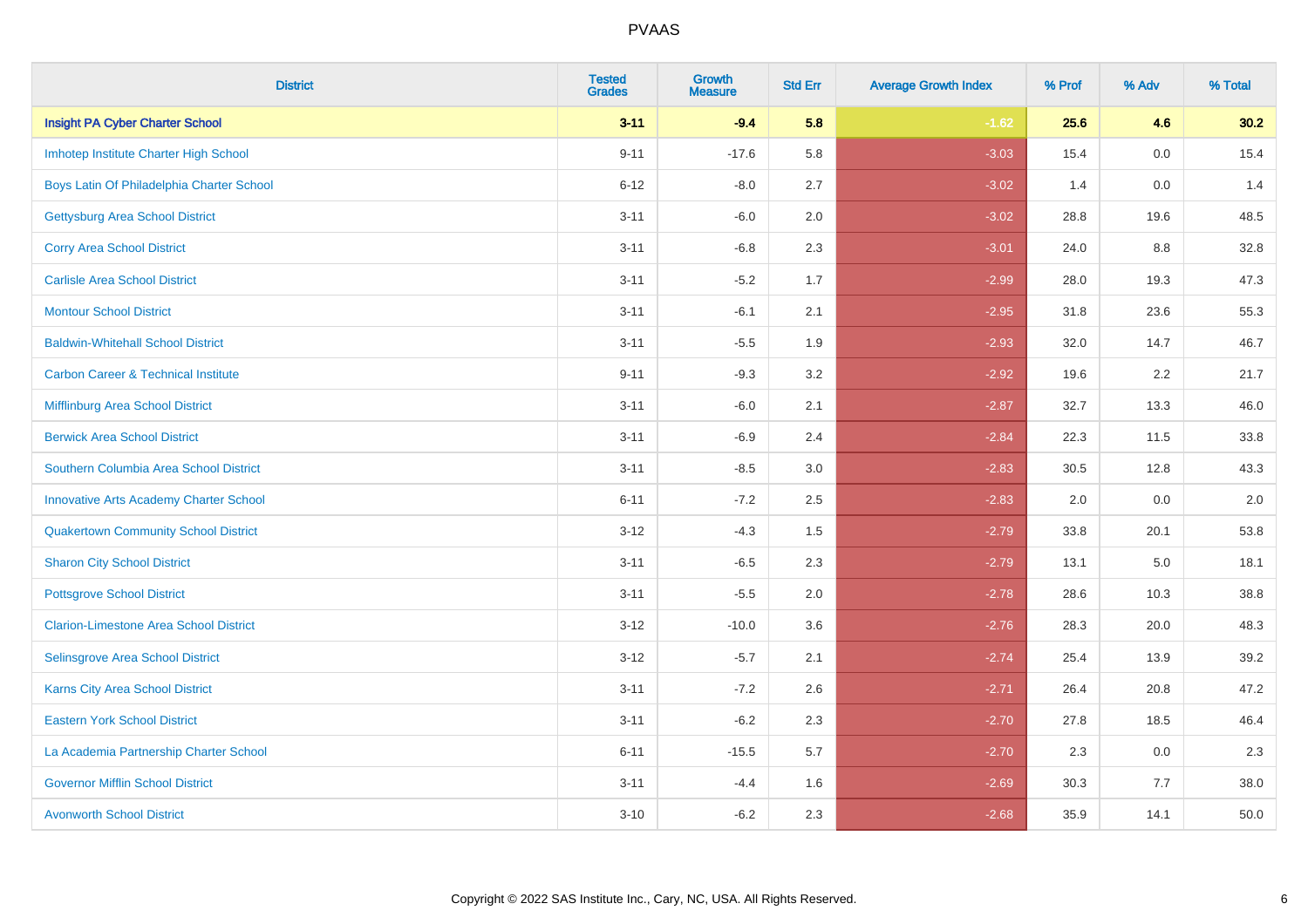| <b>District</b>                               | <b>Tested</b><br><b>Grades</b> | <b>Growth</b><br><b>Measure</b> | <b>Std Err</b> | <b>Average Growth Index</b> | % Prof | % Adv | % Total |
|-----------------------------------------------|--------------------------------|---------------------------------|----------------|-----------------------------|--------|-------|---------|
| <b>Insight PA Cyber Charter School</b>        | $3 - 11$                       | $-9.4$                          | 5.8            | $-1.62$                     | 25.6   | 4.6   | 30.2    |
| <b>Lawrence County CTC</b>                    | $10 - 11$                      | $-9.8$                          | 3.7            | $-2.68$                     | 7.3    | 0.0   | $7.3$   |
| <b>Blairsville-Saltsburg School District</b>  | $3 - 11$                       | $-7.5$                          | 2.8            | $-2.67$                     | 20.1   | 8.2   | 28.3    |
| <b>Connellsville Area School District</b>     | $3 - 11$                       | $-5.3$                          | 2.0            | $-2.67$                     | 24.2   | 5.0   | 29.1    |
| <b>Turkeyfoot Valley Area School District</b> | $3 - 12$                       | $-15.4$                         | 5.8            | $-2.66$                     | 3.8    | 3.8   | 7.6     |
| <b>Richland School District</b>               | $3 - 11$                       | $-6.9$                          | 2.6            | $-2.63$                     | 40.1   | 20.9  | 61.0    |
| <b>Bethel Park School District</b>            | $3 - 11$                       | $-4.4$                          | 1.7            | $-2.62$                     | 40.1   | 27.3  | 67.4    |
| <b>Union City Area School District</b>        | $3 - 12$                       | $-8.7$                          | 3.3            | $-2.59$                     | 29.7   | 10.9  | 40.6    |
| <b>Greater Nanticoke Area School District</b> | $3 - 12$                       | $-6.8$                          | 2.6            | $-2.58$                     | 15.2   | 8.9   | 24.1    |
| Catasauqua Area School District               | $3 - 12$                       | $-7.3$                          | 2.8            | $-2.58$                     | 27.1   | 11.2  | 38.3    |
| <b>Antietam School District</b>               | $3 - 10$                       | $-9.5$                          | 3.7            | $-2.57$                     | 20.9   | 1.5   | 22.4    |
| Columbia-Montour AVTS                         | $9 - 10$                       | $-7.1$                          | 2.8            | $-2.52$                     | 19.5   | 3.2   | 22.7    |
| Perseus House Charter School Of Excellence    | $6 - 11$                       | $-6.4$                          | 2.6            | $-2.50$                     | 0.9    | 0.0   | 0.9     |
| Pocono Mountain School District               | $3 - 12$                       | $-4.3$                          | 1.8            | $-2.43$                     | 35.5   | 17.1  | 52.6    |
| <b>Forbes Road School District</b>            | $3 - 11$                       | $-11.5$                         | 4.7            | $-2.43$                     | 23.1   | 10.3  | 33.3    |
| <b>Redbank Valley School District</b>         | $3 - 11$                       | $-7.5$                          | 3.1            | $-2.41$                     | 12.4   | 10.6  | 23.1    |
| <b>Wyoming Valley West School District</b>    | $3 - 11$                       | $-5.5$                          | 2.3            | $-2.38$                     | 22.2   | 9.2   | 31.4    |
| Mount Pleasant Area School District           | $3 - 11$                       | $-5.4$                          | 2.3            | $-2.37$                     | 33.3   | 8.7   | 42.0    |
| <b>Pottsville Area School District</b>        | $3 - 12$                       | $-4.9$                          | 2.1            | $-2.36$                     | 21.8   | 7.9   | 29.6    |
| Octorara Area School District                 | $3 - 11$                       | $-7.5$                          | 3.2            | $-2.35$                     | 26.1   | 17.0  | 43.2    |
| <b>City CHS</b>                               | $10 - 11$                      | $-5.6$                          | 2.4            | $-2.34$                     | 15.9   | 1.5   | 17.4    |
| <b>Jamestown Area School District</b>         | $3 - 11$                       | $-9.5$                          | 4.1            | $-2.33$                     | 41.5   | 4.9   | 46.3    |
| <b>Riverside School District</b>              | $3 - 11$                       | $-6.2$                          | 2.7            | $-2.33$                     | 20.8   | 17.0  | 37.7    |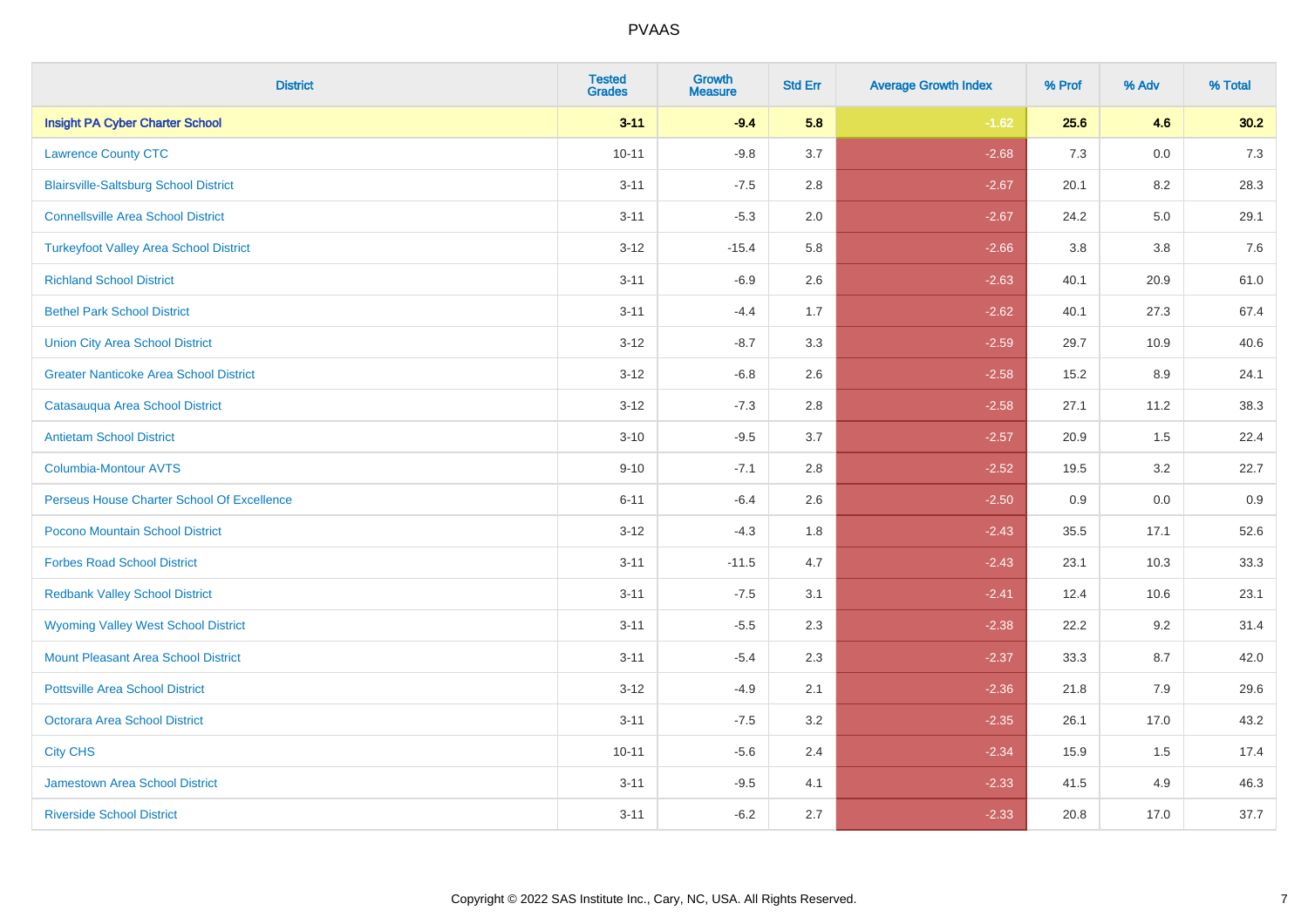| <b>District</b>                                                       | <b>Tested</b><br><b>Grades</b> | <b>Growth</b><br><b>Measure</b> | <b>Std Err</b> | <b>Average Growth Index</b> | % Prof | % Adv   | % Total |
|-----------------------------------------------------------------------|--------------------------------|---------------------------------|----------------|-----------------------------|--------|---------|---------|
| <b>Insight PA Cyber Charter School</b>                                | $3 - 11$                       | $-9.4$                          | 5.8            | $-1.62$                     | 25.6   | 4.6     | 30.2    |
| <b>Commodore Perry School District</b>                                | $3 - 11$                       | $-10.4$                         | 4.5            | $-2.30$                     | 29.4   | 5.9     | 35.3    |
| <b>Carmichaels Area School District</b>                               | $3 - 10$                       | $-7.0$                          | 3.1            | $-2.30$                     | 17.8   | 9.6     | 27.4    |
| <b>Susquenita School District</b>                                     | $3 - 11$                       | $-5.9$                          | 2.6            | $-2.28$                     | 30.6   | 13.9    | 44.4    |
| <b>Achievement House Charter School</b>                               | $7 - 11$                       | $-8.2$                          | 3.6            | $-2.28$                     | 16.7   | 2.8     | 19.4    |
| <b>Owen J Roberts School District</b>                                 | $3 - 11$                       | $-3.5$                          | 1.5            | $-2.27$                     | 36.8   | 24.4    | 61.2    |
| <b>Yough School District</b>                                          | $3 - 10$                       | $-6.2$                          | 2.7            | $-2.27$                     | 28.9   | $8.8\,$ | 37.7    |
| <b>Elizabeth Forward School District</b>                              | $3 - 11$                       | $-5.5$                          | 2.5            | $-2.25$                     | 32.2   | 12.8    | 45.0    |
| <b>Wyoming Area School District</b>                                   | $3 - 10$                       | $-5.5$                          | 2.5            | $-2.21$                     | 32.0   | 9.6     | 41.6    |
| <b>Western Beaver County School District</b>                          | $3 - 11$                       | $-9.3$                          | 4.2            | $-2.20$                     | 45.1   | 3.9     | 49.0    |
| North Schuylkill School District                                      | $3 - 11$                       | $-4.7$                          | 2.2            | $-2.16$                     | 20.2   | 11.7    | 31.9    |
| <b>Elk Lake School District</b>                                       | $3 - 11$                       | $-6.1$                          | 2.9            | $-2.12$                     | 26.3   | 11.6    | 37.9    |
| <b>West Middlesex Area School District</b>                            | $3 - 10$                       | $-7.4$                          | $3.5\,$        | $-2.11$                     | 32.0   | 9.6     | 41.6    |
| Cambria Heights School District                                       | $3 - 10$                       | $-6.2$                          | 2.9            | $-2.11$                     | 25.0   | 13.0    | 38.0    |
| <b>East Allegheny School District</b>                                 | $3 - 11$                       | $-6.4$                          | 3.0            | $-2.11$                     | 21.0   | 7.4     | 28.4    |
| <b>Mastery Charter School - Gratz Campus</b>                          | $7 - 10$                       | $-9.5$                          | 4.6            | $-2.09$                     | 0.0    | 3.4     | 3.4     |
| <b>Wellsboro Area School District</b>                                 | $3 - 11$                       | $-6.3$                          | 3.0            | $-2.08$                     | 24.4   | 13.4    | 37.8    |
| <b>West Greene School District</b>                                    | $3 - 11$                       | $-8.1$                          | 3.9            | $-2.08$                     | 31.0   | 11.9    | 42.9    |
| <b>Boyertown Area School District</b>                                 | $3 - 11$                       | $-2.9$                          | 1.4            | $-2.06$                     | 30.8   | 22.6    | 53.4    |
| <b>Freedom Area School District</b>                                   | $3 - 11$                       | $-6.3$                          | 3.1            | $-2.04$                     | 22.9   | 8.4     | 31.3    |
| <b>Riverside Beaver County School District</b>                        | $3 - 11$                       | $-5.5$                          | 2.7            | $-2.03$                     | 35.8   | 23.2    | 59.0    |
| Preparatory Charter School Of Mathematics, Science, Tech, And Careers | $9 - 10$                       | $-5.1$                          | 2.5            | $-2.03$                     | 6.3    | 1.4     | 7.7     |
| <b>Bristol Borough School District</b>                                | $3 - 12$                       | $-5.9$                          | 2.9            | $-2.00$                     | 27.8   | 3.3     | 31.1    |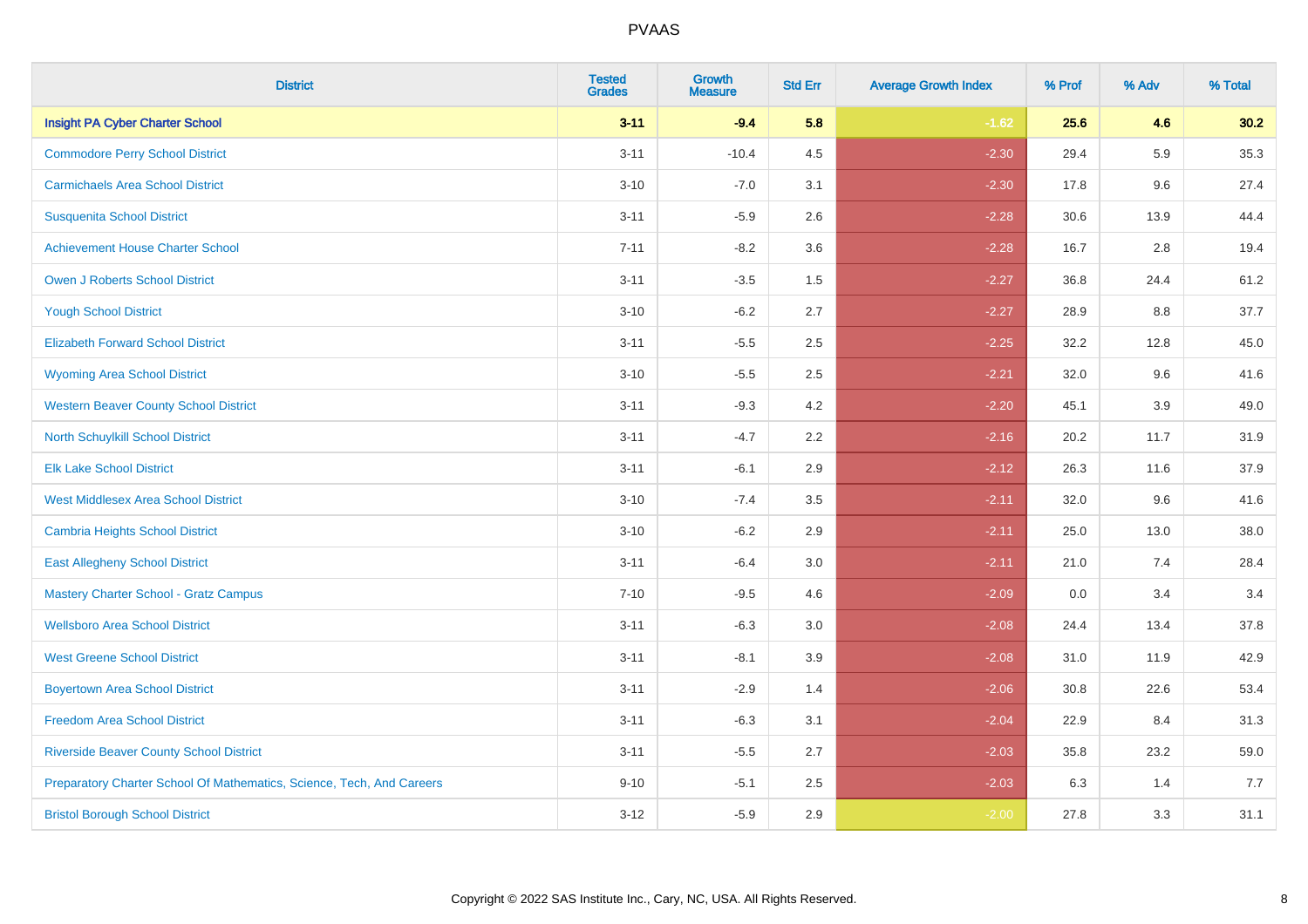| <b>District</b>                                        | <b>Tested</b><br><b>Grades</b> | <b>Growth</b><br><b>Measure</b> | <b>Std Err</b> | <b>Average Growth Index</b> | % Prof | % Adv | % Total |
|--------------------------------------------------------|--------------------------------|---------------------------------|----------------|-----------------------------|--------|-------|---------|
| <b>Insight PA Cyber Charter School</b>                 | $3 - 11$                       | $-9.4$                          | 5.8            | $-1.62$                     | 25.6   | 4.6   | 30.2    |
| Lincoln Leadership Academy Charter School              | $3 - 12$                       | $-7.4$                          | 3.7            | $-1.99$                     | 6.4    | 2.1   | 8.5     |
| <b>Sto-Rox School District</b>                         | $3 - 10$                       | $-7.0$                          | 3.5            | $-1.99$                     | 3.2    | 0.0   | 3.2     |
| <b>Kiski Area School District</b>                      | $3 - 11$                       | $-4.0$                          | 2.0            | $-1.99$                     | 23.1   | 18.2  | 41.3    |
| <b>Titusville Area School District</b>                 | $3 - 11$                       | $-5.0$                          | 2.5            | $-1.98$                     | 26.5   | 6.8   | 33.3    |
| Lehigh Valley Academy Regional Charter School          | $3 - 11$                       | $-5.9$                          | 3.0            | $-1.98$                     | 20.0   | 7.7   | 27.7    |
| <b>North East School District</b>                      | $3 - 11$                       | $-5.3$                          | 2.7            | $-1.97$                     | 31.7   | 24.8  | 56.4    |
| Schuylkill Haven Area School District                  | $3 - 11$                       | $-5.3$                          | 2.7            | $-1.96$                     | 22.2   | 11.6  | 33.8    |
| Southern Lehigh School District                        | $3 - 11$                       | $-4.1$                          | 2.1            | $-1.94$                     | 39.3   | 28.0  | 67.2    |
| Millersburg Area School District                       | $3 - 11$                       | $-6.6$                          | 3.4            | $-1.92$                     | 24.1   | 10.3  | 34.5    |
| <b>Jenkintown School District</b>                      | $3 - 11$                       | $-7.9$                          | 4.1            | $-1.92$                     | 34.1   | 27.3  | 61.4    |
| <b>Chester Charter Scholars Academy Charter School</b> | $3 - 12$                       | $-6.2$                          | 3.3            | $-1.88$                     | 2.2    | 0.0   | 2.2     |
| Penn Cambria School District                           | $3 - 11$                       | $-4.5$                          | 2.4            | $-1.86$                     | 27.3   | 15.8  | 43.2    |
| <b>Montgomery Area School District</b>                 | $3 - 11$                       | $-5.8$                          | 3.2            | $-1.83$                     | 25.0   | 11.5  | 36.5    |
| <b>West Chester Area School District</b>               | $3 - 11$                       | $-2.1$                          | 1.2            | $-1.83$                     | 36.4   | 23.2  | 59.6    |
| <b>Westinghouse Arts Academy Charter School</b>        | $9 - 10$                       | $-6.0$                          | 3.3            | $-1.81$                     | 20.2   | 8.9   | 29.1    |
| <b>Pleasant Valley School District</b>                 | $3 - 11$                       | $-3.3$                          | 1.8            | $-1.80$                     | 28.5   | 10.4  | 39.0    |
| New Kensington-Arnold School District                  | $3 - 11$                       | $-5.8$                          | 3.2            | $-1.80$                     | 10.8   | 1.2   | 12.0    |
| Renaissance Academy Charter School                     | $3 - 11$                       | $-5.6$                          | 3.1            | $-1.79$                     | 28.4   | 18.5  | 46.9    |
| <b>Oxford Area School District</b>                     | $3 - 11$                       | $-3.1$                          | 1.8            | $-1.77$                     | 27.5   | 14.5  | 42.0    |
| Southern Huntingdon County School District             | $3 - 11$                       | $-5.9$                          | 3.4            | $-1.76$                     | 32.8   | 4.9   | 37.7    |
| <b>Union Area School District</b>                      | $3 - 11$                       | $-6.5$                          | 3.8            | $-1.70$                     | 30.6   | 12.2  | 42.9    |
| <b>Twin Valley School District</b>                     | $3 - 12$                       | $-3.2$                          | 1.9            | $-1.68$                     | 38.8   | 19.8  | 58.6    |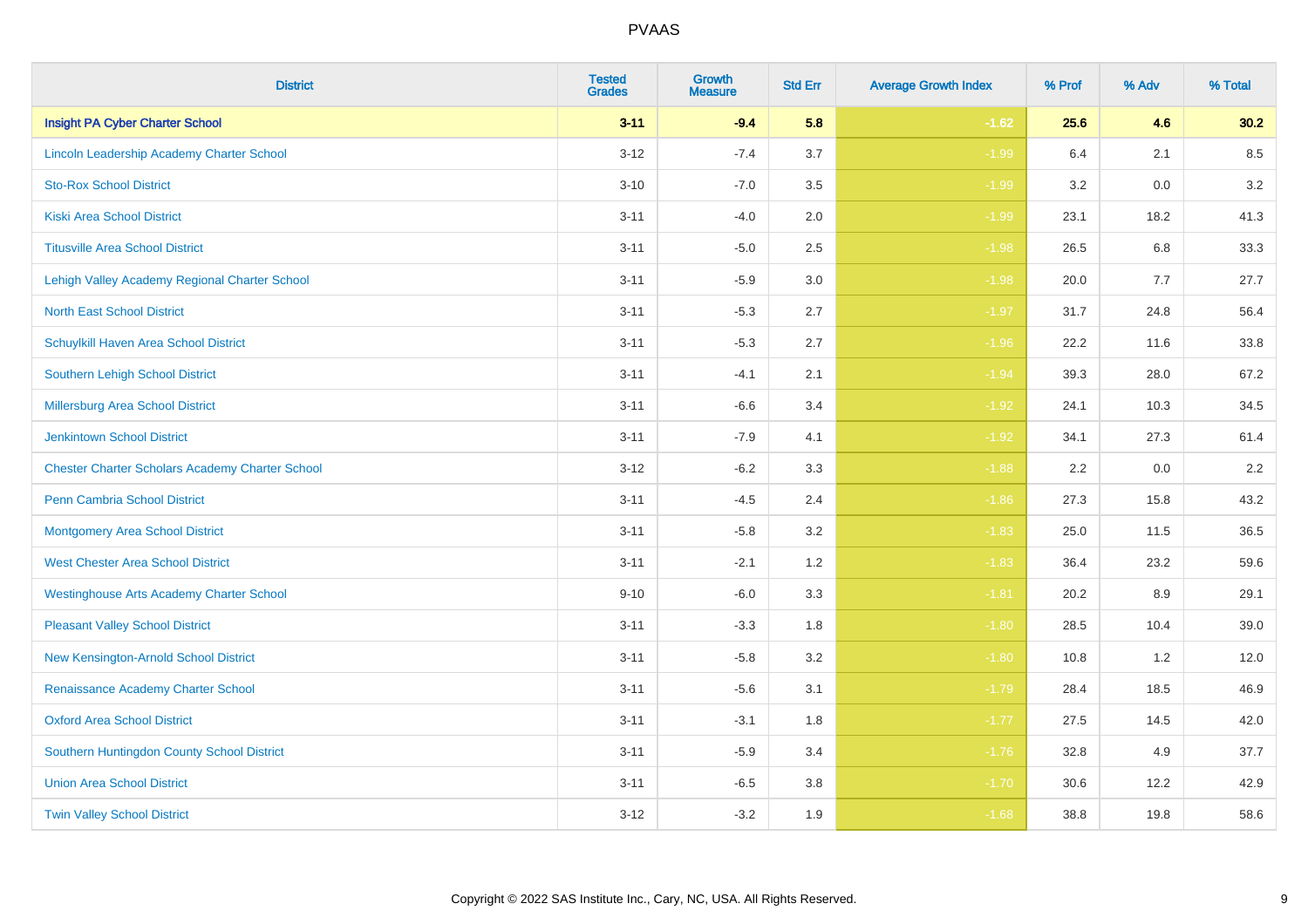| <b>District</b>                                   | <b>Tested</b><br><b>Grades</b> | <b>Growth</b><br><b>Measure</b> | <b>Std Err</b> | <b>Average Growth Index</b> | % Prof | % Adv | % Total |
|---------------------------------------------------|--------------------------------|---------------------------------|----------------|-----------------------------|--------|-------|---------|
| <b>Insight PA Cyber Charter School</b>            | $3 - 11$                       | $-9.4$                          | 5.8            | $-1.62$                     | 25.6   | 4.6   | 30.2    |
| <b>Dauphin County Technical School</b>            | $9 - 11$                       | $-3.9$                          | 2.3            | $-1.67$                     | 18.3   | 11.1  | 29.3    |
| <b>Environmental Charter School At Frick Park</b> | $3-9$                          | $-6.2$                          | 3.7            | $-1.67$                     | 25.9   | 3.4   | 29.3    |
| <b>Woodland Hills School District</b>             | $3 - 12$                       | $-4.2$                          | 2.5            | $-1.66$                     | 10.1   | 1.4   | 11.5    |
| Hatboro-Horsham School District                   | $3 - 11$                       | $-2.7$                          | 1.6            | $-1.65$                     | 27.9   | 17.9  | 45.8    |
| <b>Steelton-Highspire School District</b>         | $3 - 11$                       | $-5.3$                          | 3.2            | $-1.65$                     | 13.9   | 0.0   | 13.9    |
| <b>Hollidaysburg Area School District</b>         | $3 - 11$                       | $-2.7$                          | 1.6            | $-1.64$                     | 32.6   | 15.2  | 47.8    |
| <b>Laurel Highlands School District</b>           | $3 - 11$                       | $-3.8$                          | 2.3            | $-1.63$                     | 20.9   | 14.6  | 35.4    |
| <b>Insight PA Cyber Charter School</b>            | $3 - 11$                       | $-9.4$                          | 5.8            | $-1.62$                     | 25.6   | 4.6   | 30.2    |
| <b>Slippery Rock Area School District</b>         | $3 - 11$                       | $-3.8$                          | 2.5            | $-1.56$                     | 30.8   | 21.9  | 52.7    |
| <b>Charleroi School District</b>                  | $3 - 11$                       | $-4.3$                          | 2.7            | $-1.55$                     | 22.2   | 15.9  | 38.1    |
| <b>Shanksville-Stonycreek School District</b>     | $3 - 10$                       | $-8.6$                          | 5.5            | $-1.55$                     | 17.6   | 23.5  | 41.2    |
| <b>Conemaugh Valley School District</b>           | $3 - 12$                       | $-6.3$                          | 4.1            | $-1.54$                     | 23.7   | 5.1   | 28.8    |
| <b>Nazareth Area School District</b>              | $3 - 11$                       | $-2.5$                          | 1.7            | $-1.53$                     | 29.2   | 24.6  | 53.8    |
| <b>Ridgway Area School District</b>               | $3 - 11$                       | $-6.1$                          | 4.0            | $-1.53$                     | 42.2   | 15.6  | 57.8    |
| <b>Universal Audenried Charter School</b>         | $9 - 11$                       | $-3.8$                          | 2.5            | $-1.53$                     | 3.0    | 0.5   | 3.5     |
| <b>Towanda Area School District</b>               | $3 - 11$                       | $-4.0$                          | 2.6            | $-1.52$                     | 24.8   | 9.9   | 34.8    |
| <b>Crestwood School District</b>                  | $3 - 11$                       | $-3.4$                          | 2.2            | $-1.52$                     | 33.1   | 21.7  | 54.9    |
| <b>Troy Area School District</b>                  | $3 - 10$                       | $-4.7$                          | 3.2            | $-1.46$                     | 22.8   | 16.5  | 39.2    |
| Salisbury-Elk Lick School District                | $3 - 11$                       | $-8.4$                          | 5.8            | $-1.45$                     | 33.3   | 5.6   | 38.9    |
| <b>Greater Johnstown School District</b>          | $3 - 11$                       | $-3.5$                          | 2.4            | $-1.45$                     | 10.3   | 1.3   | 11.5    |
| <b>Rochester Area School District</b>             | $3 - 11$                       | $-5.7$                          | 3.9            | $-1.45$                     | 14.9   | 2.1   | 17.0    |
| <b>Middletown Area School District</b>            | $3 - 11$                       | $-3.4$                          | 2.4            | $-1.44$                     | 34.3   | 15.2  | 49.4    |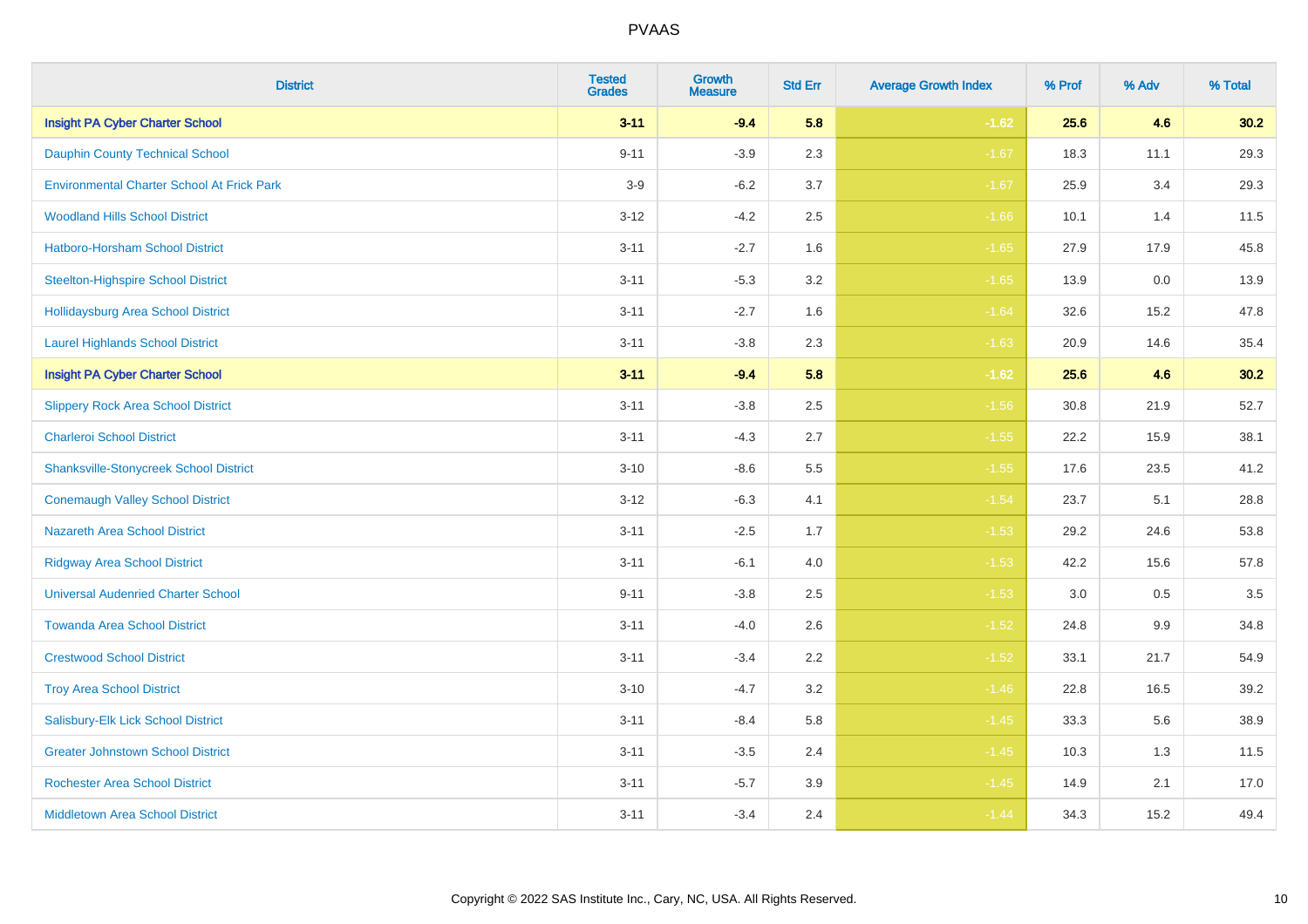| <b>District</b>                                 | <b>Tested</b><br><b>Grades</b> | <b>Growth</b><br><b>Measure</b> | <b>Std Err</b> | <b>Average Growth Index</b> | % Prof | % Adv   | % Total |
|-------------------------------------------------|--------------------------------|---------------------------------|----------------|-----------------------------|--------|---------|---------|
| <b>Insight PA Cyber Charter School</b>          | $3 - 11$                       | $-9.4$                          | 5.8            | $-1.62$                     | 25.6   | 4.6     | 30.2    |
| <b>Weatherly Area School District</b>           | $3 - 11$                       | $-5.8$                          | 4.0            | $-1.44$                     | 32.1   | $8.9\,$ | 41.1    |
| <b>Franklin Area School District</b>            | $3 - 11$                       | $-3.7$                          | 2.6            | $-1.43$                     | 30.5   | 5.9     | 36.4    |
| <b>Chester-Upland School District</b>           | $3 - 11$                       | $-3.6$                          | 2.6            | $-1.38$                     | 1.6    | $0.0\,$ | 1.6     |
| <b>Dubois Area School District</b>              | $3 - 11$                       | $-2.8$                          | 2.0            | $-1.37$                     | 35.5   | 19.0    | 54.6    |
| <b>Northeast Bradford School District</b>       | $3 - 10$                       | $-5.0$                          | 3.7            | $-1.35$                     | 30.6   | 4.8     | 35.5    |
| <b>Rose Tree Media School District</b>          | $3 - 10$                       | $-2.8$                          | 2.1            | $-1.33$                     | 35.2   | 29.6    | 64.8    |
| <b>Southern Fulton School District</b>          | $3 - 11$                       | $-5.1$                          | 4.0            | $-1.29$                     | 21.7   | 13.0    | 34.8    |
| <b>Shenandoah Valley School District</b>        | $3 - 11$                       | $-4.5$                          | 3.5            | $-1.29$                     | 14.3   | 0.0     | 14.3    |
| <b>Bucks County Technical High School</b>       | $9 - 10$                       | $-2.9$                          | 2.2            | $-1.29$                     | 27.7   | 10.4    | 38.2    |
| <b>Keystone Education Center Charter School</b> | $3 - 12$                       | $-6.5$                          | 5.1            | $-1.28$                     | 0.0    | 0.0     | $0.0\,$ |
| <b>Springfield Township School District</b>     | $3 - 11$                       | $-3.9$                          | 3.1            | $-1.27$                     | 37.2   | 30.8    | 68.1    |
| <b>Propel Charter School-Homestead</b>          | $3 - 11$                       | $-5.0$                          | 3.9            | $-1.27$                     | 7.3    | 0.0     | $7.3$   |
| <b>Millville Area School District</b>           | $3 - 12$                       | $-5.6$                          | 4.4            | $-1.26$                     | 31.4   | 11.4    | 42.9    |
| <b>Cornell School District</b>                  | $3 - 11$                       | $-5.5$                          | 4.6            | $-1.20$                     | 11.3   | 3.2     | 14.5    |
| <b>Susquehanna Community School District</b>    | $3 - 11$                       | $-4.5$                          | $3.8\,$        | $-1.19$                     | 31.9   | $8.8\,$ | 40.7    |
| <b>Shaler Area School District</b>              | $3 - 11$                       | $-2.1$                          | 1.8            | $-1.18$                     | 32.0   | 13.0    | 45.0    |
| <b>Beaver Area School District</b>              | $3 - 10$                       | $-3.0$                          | 2.5            | $-1.16$                     | 25.8   | 27.8    | 53.6    |
| Northwestern Lehigh School District             | $3 - 11$                       | $-2.4$                          | 2.1            | $-1.14$                     | 41.7   | 17.9    | 59.5    |
| Harmony Area School District                    | $3 - 10$                       | $-5.7$                          | 5.0            | $-1.13$                     | 33.3   | 0.0     | 33.3    |
| <b>Moshannon Valley School District</b>         | $3 - 10$                       | $-5.1$                          | 4.6            | $-1.12$                     | 25.0   | 12.5    | 37.5    |
| <b>Cameron County School District</b>           | $3 - 12$                       | $-5.0$                          | 4.4            | $-1.12$                     | 34.9   | 4.8     | 39.7    |
| <b>Mahanoy Area School District</b>             | $3 - 10$                       | $-3.4$                          | 3.1            | $-1.07$                     | 21.4   | 8.6     | 30.0    |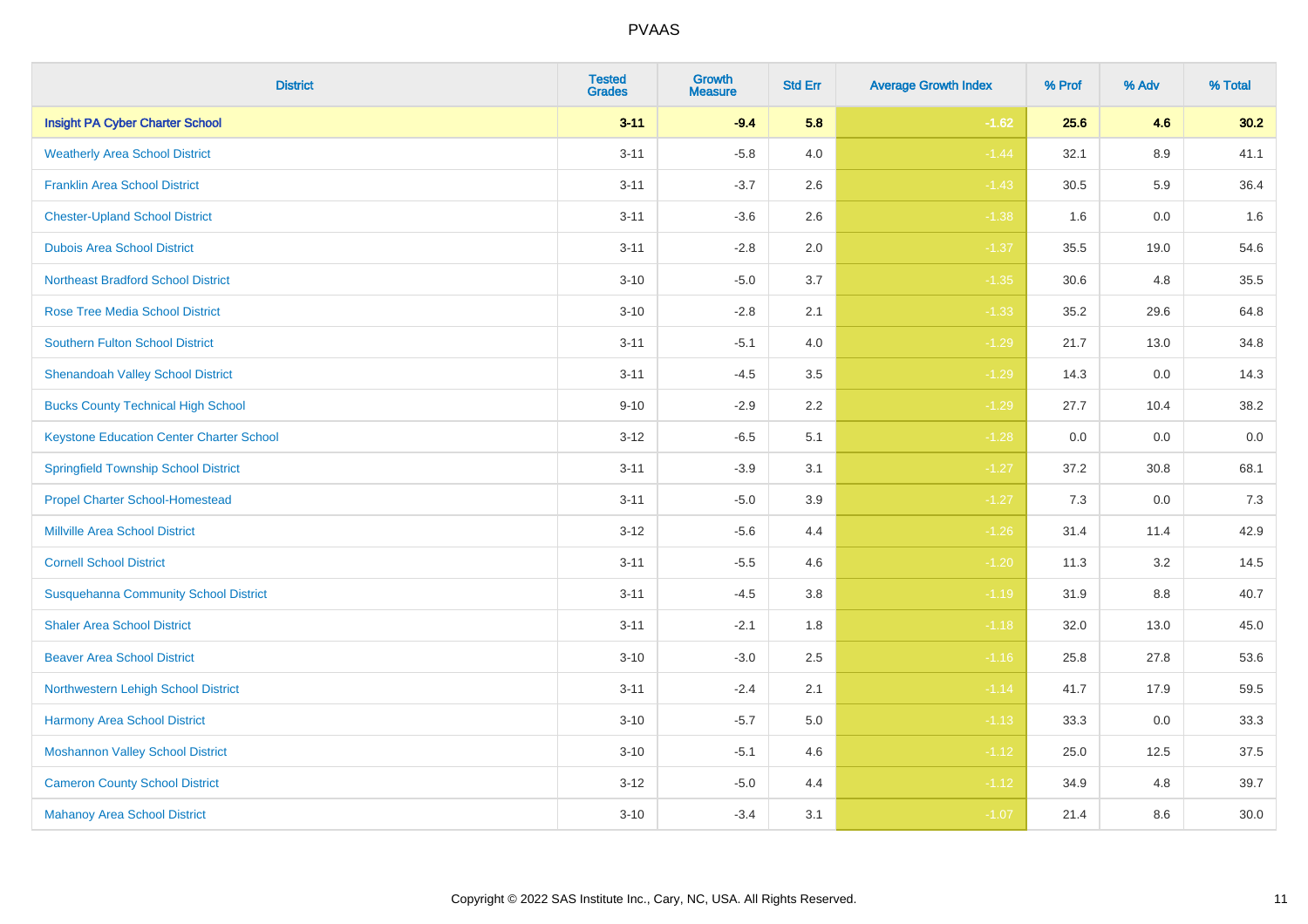| <b>District</b>                             | <b>Tested</b><br><b>Grades</b> | <b>Growth</b><br><b>Measure</b> | <b>Std Err</b> | <b>Average Growth Index</b> | % Prof | % Adv   | % Total |
|---------------------------------------------|--------------------------------|---------------------------------|----------------|-----------------------------|--------|---------|---------|
| <b>Insight PA Cyber Charter School</b>      | $3 - 11$                       | $-9.4$                          | 5.8            | $-1.62$                     | 25.6   | 4.6     | 30.2    |
| <b>Shamokin Area School District</b>        | $3 - 11$                       | $-2.6$                          | 2.5            | $-1.06$                     | 19.6   | $9.8\,$ | 29.3    |
| <b>Sugar Valley Rural Charter School</b>    | $3 - 11$                       | $-3.6$                          | 3.7            | $-0.98$                     | 10.3   | 0.0     | 10.3    |
| <b>Northwest Area School District</b>       | $3 - 10$                       | $-3.2$                          | 3.3            | $-0.97$                     | 30.4   | 13.0    | 43.5    |
| <b>KIPP Dubois Charter School</b>           | $9 - 10$                       | $-3.0$                          | 3.1            | $-0.95$                     | 10.0   | 0.0     | 10.0    |
| <b>Propel Charter School-Montour</b>        | $3 - 10$                       | $-3.4$                          | 3.6            | $-0.93$                     | 7.7    | 0.0     | 7.7     |
| <b>Wyomissing Area School District</b>      | $3 - 12$                       | $-2.4$                          | 2.6            | $-0.92$                     | 25.6   | 28.1    | 53.7    |
| <b>Conneaut School District</b>             | $3 - 12$                       | $-2.3$                          | 2.6            | $-0.91$                     | 27.4   | 9.7     | 37.1    |
| <b>Uniontown Area School District</b>       | $3 - 11$                       | $-2.8$                          | 3.1            | $-0.91$                     | 31.7   | 7.3     | 39.0    |
| <b>Mount Union Area School District</b>     | $3 - 10$                       | $-2.5$                          | 2.8            | $-0.89$                     | 19.8   | 5.8     | 25.6    |
| <b>Reynolds School District</b>             | $3 - 10$                       | $-3.0$                          | 3.5            | $-0.87$                     | 27.3   | 9.1     | 36.4    |
| <b>Carbondale Area School District</b>      | $3 - 10$                       | $-2.8$                          | 3.2            | $-0.87$                     | 27.5   | 2.9     | 30.4    |
| Minersville Area School District            | $3 - 11$                       | $-2.9$                          | 3.4            | $-0.86$                     | 27.4   | 9.7     | 37.1    |
| <b>Northgate School District</b>            | $3 - 11$                       | $-3.0$                          | 3.4            | $-0.85$                     | 35.6   | 6.8     | 42.4    |
| Mastery Charter School - Shoemaker Campus   | $7 - 10$                       | $-2.3$                          | 2.8            | $-0.81$                     | 10.1   | 3.7     | 13.8    |
| <b>Roberto Clemente Charter School</b>      | $3 - 12$                       | $-3.3$                          | 4.1            | $-0.79$                     | 22.7   | 4.6     | 27.3    |
| <b>Bradford Area School District</b>        | $3 - 12$                       | $-1.8$                          | 2.3            | $-0.79$                     | 31.2   | 16.7    | 47.9    |
| Urban Pathways 6-12 Charter School          | $6 - 11$                       | $-4.1$                          | 5.7            | $-0.72$                     | 0.0    | 0.0     | 0.0     |
| <b>Albert Gallatin Area School District</b> | $3 - 11$                       | $-1.7$                          | 2.3            | $-0.72$                     | 31.9   | 20.7    | 52.7    |
| <b>Valley Grove School District</b>         | $3 - 10$                       | $-4.0$                          | 5.5            | $-0.72$                     | 68.4   | 15.8    | 84.2    |
| <b>Norwin School District</b>               | $3 - 11$                       | $-1.1$                          | 1.6            | $-0.70$                     | 37.7   | 27.6    | 65.2    |
| <b>Tri-Valley School District</b>           | $3 - 10$                       | $-2.7$                          | 3.9            | $-0.69$                     | 31.0   | 9.5     | 40.5    |
| <b>Monessen City School District</b>        | $3 - 10$                       | $-3.9$                          | 5.6            | $-0.69$                     | 21.0   | 10.5    | 31.6    |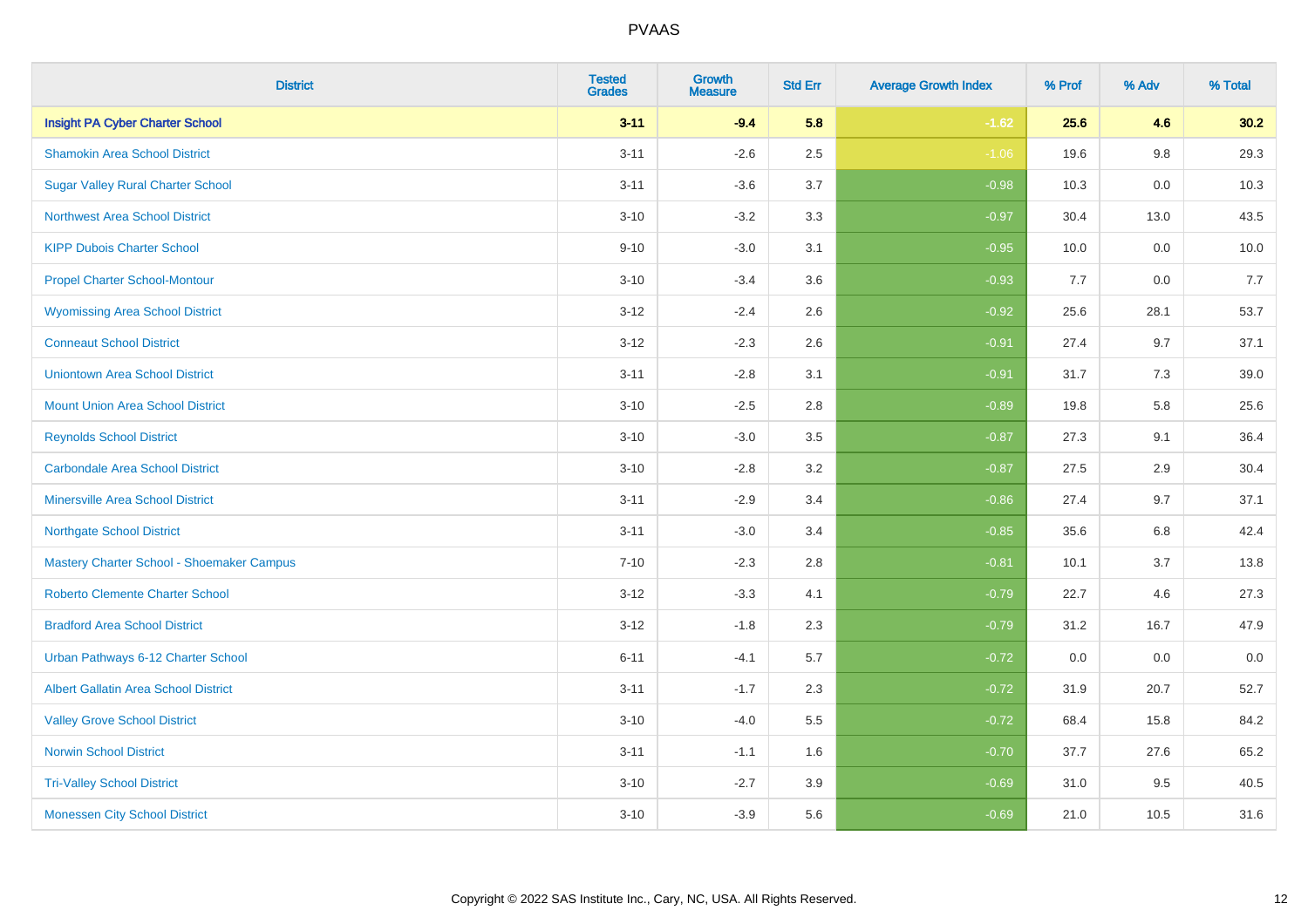| <b>District</b>                                         | <b>Tested</b><br><b>Grades</b> | <b>Growth</b><br><b>Measure</b> | <b>Std Err</b> | <b>Average Growth Index</b> | % Prof | % Adv | % Total |
|---------------------------------------------------------|--------------------------------|---------------------------------|----------------|-----------------------------|--------|-------|---------|
| <b>Insight PA Cyber Charter School</b>                  | $3 - 11$                       | $-9.4$                          | 5.8            | $-1.62$                     | 25.6   | 4.6   | 30.2    |
| Northern Bedford County School District                 | $3 - 11$                       | $-2.3$                          | 3.3            | $-0.69$                     | 26.2   | 16.9  | 43.1    |
| <b>New Brighton Area School District</b>                | $3 - 11$                       | $-2.1$                          | 3.2            | $-0.65$                     | 31.5   | 11.1  | 42.6    |
| Propel Charter School - Braddock Hills                  | $3 - 11$                       | $-2.1$                          | 3.3            | $-0.63$                     | 4.8    | 3.2   | 8.1     |
| <b>Lebanon School District</b>                          | $3 - 11$                       | $-1.2$                          | 1.9            | $-0.63$                     | 15.2   | 6.4   | 21.6    |
| <b>Carlynton School District</b>                        | $3 - 11$                       | $-2.0$                          | 3.2            | $-0.62$                     | 27.9   | 5.2   | 33.1    |
| <b>Bangor Area School District</b>                      | $3 - 12$                       | $-1.2$                          | 2.0            | $-0.60$                     | 25.8   | 12.7  | 38.5    |
| <b>Exeter Township School District</b>                  | $3 - 11$                       | $-1.0$                          | 1.7            | $-0.58$                     | 27.2   | 15.6  | 42.8    |
| <b>South Eastern School District</b>                    | $3 - 11$                       | $-1.0$                          | 1.8            | $-0.55$                     | 36.4   | 17.1  | 53.5    |
| <b>Highlands School District</b>                        | $3 - 11$                       | $-1.3$                          | 2.3            | $-0.55$                     | 32.6   | 10.5  | 43.0    |
| <b>Penns Manor Area School District</b>                 | $3 - 12$                       | $-1.9$                          | 3.5            | $-0.55$                     | 24.2   | 3.8   | 28.0    |
| Center For Student Learning Charter School At Pennsbury | $6 - 12$                       | $-3.3$                          | 6.0            | $-0.55$                     | 23.1   | 0.0   | 23.1    |
| <b>Susq-Cyber Charter School</b>                        | $9 - 11$                       | $-3.2$                          | 5.8            | $-0.54$                     | 23.8   | 4.8   | 28.6    |
| Southeastern Greene School District                     | $3 - 10$                       | $-2.3$                          | 4.4            | $-0.53$                     | 29.0   | 9.7   | 38.7    |
| <b>Lakeview School District</b>                         | $3 - 11$                       | $-1.9$                          | 3.5            | $-0.53$                     | 41.5   | 12.3  | 53.8    |
| <b>York Academy Regional Charter School</b>             | $3 - 11$                       | $-2.3$                          | 4.4            | $-0.52$                     | 23.5   | 2.0   | 25.5    |
| <b>Allegheny Valley School District</b>                 | $3 - 11$                       | $-1.9$                          | 3.9            | $-0.48$                     | 31.8   | 11.4  | 43.2    |
| <b>Schuylkill Valley School District</b>                | $3 - 11$                       | $-1.0$                          | 2.2            | $-0.47$                     | 29.8   | 20.2  | 50.0    |
| <b>Chichester School District</b>                       | $3 - 11$                       | $-1.8$                          | 4.2            | $-0.44$                     | 40.0   | 14.0  | 54.0    |
| <b>Farrell Area School District</b>                     | $3 - 11$                       | $-1.9$                          | 4.2            | $-0.44$                     | 9.3    | 11.6  | 20.9    |
| <b>Burrell School District</b>                          | $3 - 11$                       | $-1.5$                          | 3.3            | $-0.44$                     | 27.8   | 17.7  | 45.6    |
| <b>Forest Area School District</b>                      | $3 - 11$                       | $-1.8$                          | 4.7            | $-0.37$                     | 18.9   | 15.1  | 34.0    |
| <b>Westmont Hilltop School District</b>                 | $3 - 11$                       | $-1.0$                          | 2.8            | $-0.36$                     | 33.3   | 14.7  | 48.0    |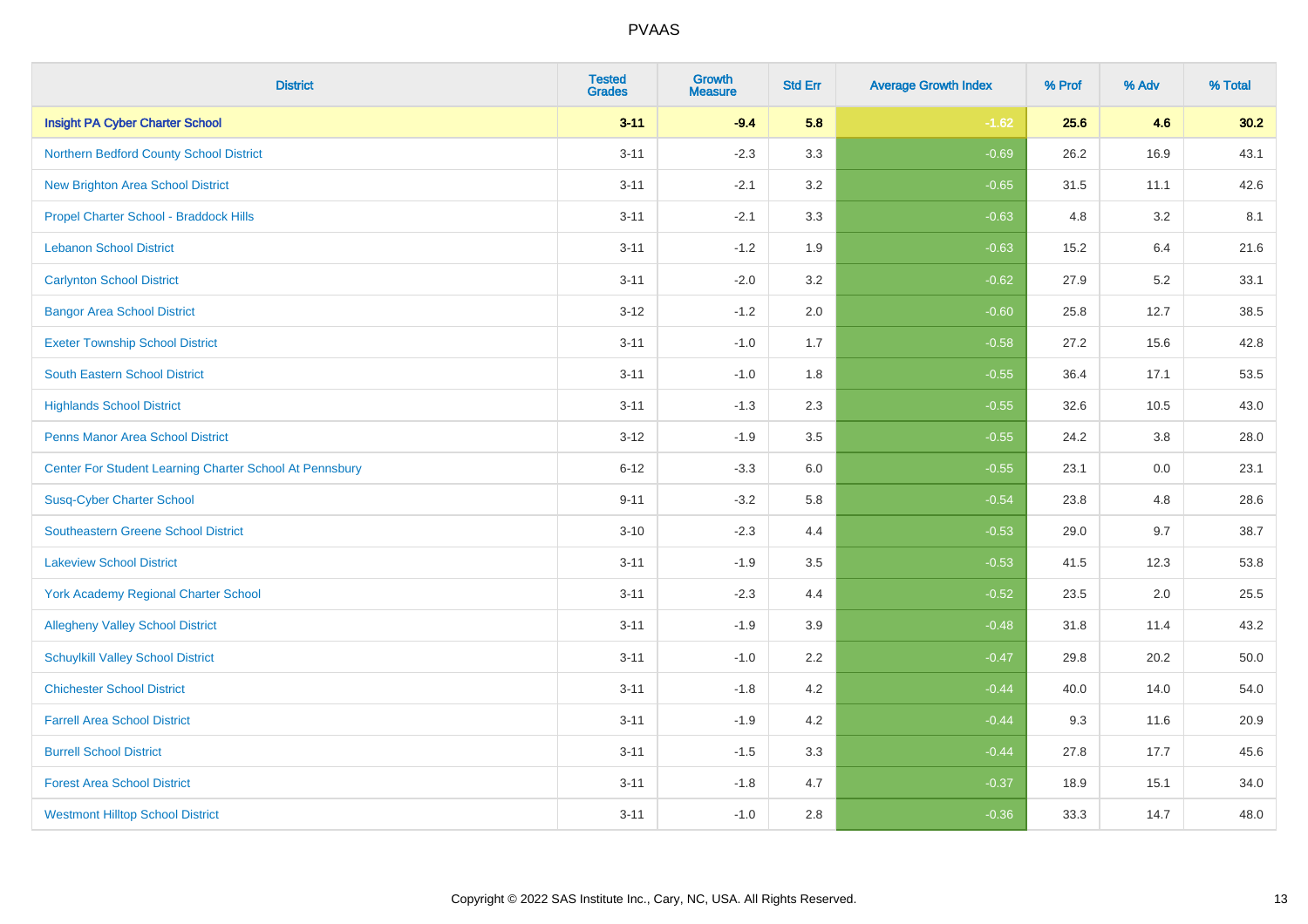| <b>District</b>                             | <b>Tested</b><br><b>Grades</b> | <b>Growth</b><br><b>Measure</b> | <b>Std Err</b> | <b>Average Growth Index</b> | % Prof | % Adv   | % Total |
|---------------------------------------------|--------------------------------|---------------------------------|----------------|-----------------------------|--------|---------|---------|
| <b>Insight PA Cyber Charter School</b>      | $3 - 11$                       | $-9.4$                          | 5.8            | $-1.62$                     | 25.6   | 4.6     | 30.2    |
| <b>Pine Grove Area School District</b>      | $3 - 11$                       | $-1.1$                          | 3.0            | $-0.36$                     | 29.5   | 14.3    | 43.8    |
| <b>Everett Area School District</b>         | $3 - 11$                       | $-1.1$                          | 3.1            | $-0.34$                     | 34.2   | 13.2    | 47.4    |
| <b>MaST Community Charter School</b>        | $3 - 10$                       | $-0.9$                          | 2.5            | $-0.34$                     | 25.0   | 21.6    | 46.6    |
| <b>Clearfield Area School District</b>      | $3 - 10$                       | $-1.3$                          | 3.7            | $-0.34$                     | 43.9   | 24.6    | 68.4    |
| <b>Palmerton Area School District</b>       | $3 - 11$                       | $-0.9$                          | 2.7            | $-0.34$                     | 34.3   | 14.3    | 48.6    |
| <b>Forest City Regional School District</b> | $3 - 12$                       | $-1.2$                          | 3.6            | $-0.33$                     | 26.5   | 8.2     | 34.7    |
| <b>Clairton City School District</b>        | $3 - 11$                       | $-1.6$                          | 5.0            | $-0.32$                     | 3.8    | 0.5     | 4.4     |
| <b>Columbia Borough School District</b>     | $3 - 12$                       | $-1.1$                          | 3.6            | $-0.31$                     | 17.2   | 1.7     | 19.0    |
| Mastery Charter High School-Lenfest Campus  | $7 - 11$                       | $-1.8$                          | 5.8            | $-0.30$                     | 26.3   | 0.0     | 26.3    |
| South Allegheny School District             | $3 - 11$                       | $-0.9$                          | 3.1            | $-0.30$                     | 23.8   | 2.5     | 26.2    |
| <b>Northern Lebanon School District</b>     | $3 - 11$                       | $-0.7$                          | 2.3            | $-0.29$                     | 18.8   | 6.8     | 25.6    |
| <b>Cranberry Area School District</b>       | $3 - 12$                       | $-0.9$                          | 3.1            | $-0.29$                     | 25.5   | 9.7     | 35.2    |
| <b>Ferndale Area School District</b>        | $3 - 10$                       | $-1.1$                          | 4.1            | $-0.27$                     | 21.0   | 7.9     | 29.0    |
| <b>Blacklick Valley School District</b>     | $3 - 11$                       | $-0.9$                          | 3.9            | $-0.23$                     | 7.7    | 7.7     | 15.4    |
| <b>Evergreen Community Charter School</b>   | $6 - 11$                       | $-1.1$                          | 4.7            | $-0.23$                     | 34.6   | 26.9    | 61.5    |
| <b>Claysburg-Kimmel School District</b>     | $3 - 11$                       | $-1.2$                          | 5.2            | $-0.22$                     | 5.0    | $0.0\,$ | $5.0$   |
| <b>Fort Cherry School District</b>          | $3 - 10$                       | $-0.7$                          | 3.1            | $-0.21$                     | 30.6   | 14.1    | 44.7    |
| Jeannette City School District              | $3 - 11$                       | $-0.7$                          | 3.4            | $-0.20$                     | 26.8   | 4.1     | 30.9    |
| South Side Area School District             | $3 - 11$                       | $-0.6$                          | 3.1            | $-0.19$                     | 24.0   | 28.0    | 52.0    |
| <b>Central Greene School District</b>       | $3 - 11$                       | $-0.4$                          | 2.5            | $-0.15$                     | 27.8   | 14.8    | 42.6    |
| <b>Greencastle-Antrim School District</b>   | $3 - 11$                       | $-0.3$                          | 2.0            | $-0.14$                     | 30.9   | 22.2    | 53.1    |
| <b>Portage Area School District</b>         | $3 - 10$                       | $-0.5$                          | 3.3            | $-0.14$                     | 27.0   | 20.6    | 47.6    |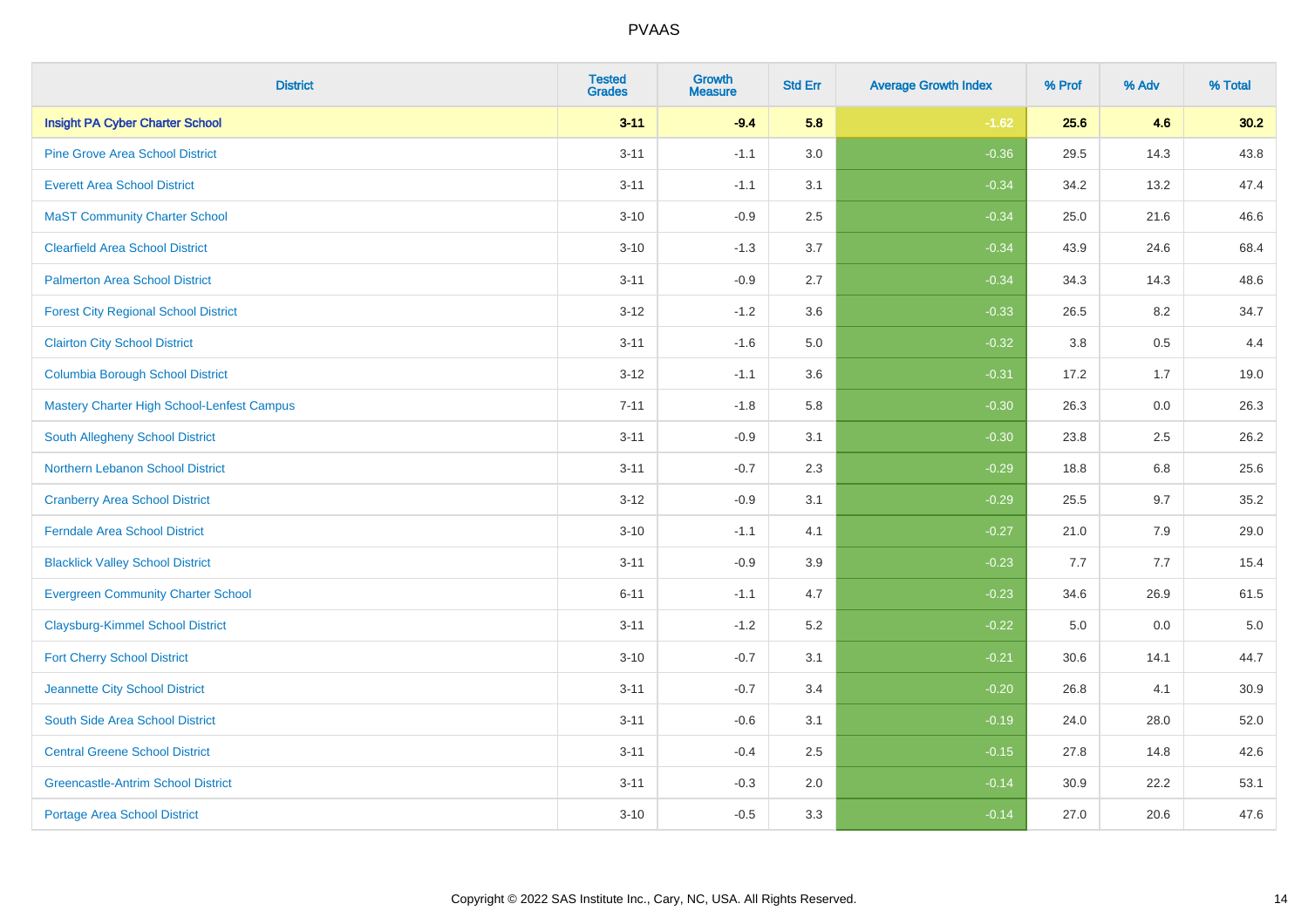| <b>District</b>                                  | <b>Tested</b><br><b>Grades</b> | <b>Growth</b><br><b>Measure</b> | <b>Std Err</b> | <b>Average Growth Index</b> | % Prof | % Adv | % Total |
|--------------------------------------------------|--------------------------------|---------------------------------|----------------|-----------------------------|--------|-------|---------|
| <b>Insight PA Cyber Charter School</b>           | $3 - 11$                       | $-9.4$                          | 5.8            | $-1.62$                     | 25.6   | 4.6   | 30.2    |
| <b>Otto-Eldred School District</b>               | $3 - 11$                       | $-0.5$                          | 3.5            | $-0.13$                     | 35.8   | 10.5  | 46.3    |
| <b>Fairfield Area School District</b>            | $3 - 11$                       | $-0.5$                          | 3.6            | $-0.13$                     | 43.9   | 6.1   | 50.0    |
| <b>Wilson Area School District</b>               | $3 - 11$                       | $-0.3$                          | 2.4            | $-0.12$                     | 35.4   | 14.6  | 50.0    |
| <b>Harrisburg City School District</b>           | $3 - 11$                       | $-0.2$                          | 2.0            | $-0.11$                     | 6.0    | 2.0   | 8.0     |
| <b>Brockway Area School District</b>             | $3 - 11$                       | $-0.4$                          | 3.5            | $-0.11$                     | 41.2   | 13.8  | 55.0    |
| Lehigh Career & Technical Institute              | $10 - 12$                      | $-0.7$                          | 6.3            | $-0.11$                     | 36.4   | 4.6   | 40.9    |
| <b>Freeport Area School District</b>             | $3 - 10$                       | $-0.2$                          | 2.1            | $-0.10$                     | 37.4   | 29.8  | 67.2    |
| Northern Cambria School District                 | $3 - 11$                       | $-0.3$                          | 3.4            | $-0.09$                     | 26.5   | 1.2   | 27.7    |
| <b>Warren County School District</b>             | $3 - 11$                       | $-0.1$                          | 1.6            | $-0.06$                     | 26.7   | 9.7   | 36.4    |
| Southern Tioga School District                   | $3 - 11$                       | $-0.1$                          | 2.8            | $-0.03$                     | 26.3   | 10.3  | 36.6    |
| <b>Penn Hills School District</b>                | $3 - 11$                       | 0.0                             | 2.4            | 0.02                        | 18.4   | 7.1   | 25.6    |
| Community Academy Of Philadelphia Charter School | $3 - 11$                       | 0.1                             | 2.6            | 0.06                        | 9.7    | 2.6   | 12.4    |
| Altoona Area School District                     | $3 - 12$                       | 0.1                             | 1.5            | 0.07                        | 29.0   | 13.8  | 42.8    |
| <b>Central Columbia School District</b>          | $3-12$                         | 0.3                             | 2.3            | 0.12                        | 25.4   | 37.6  | 63.0    |
| <b>Garnet Valley School District</b>             | $3 - 10$                       | 0.2                             | 1.7            | 0.13                        | 34.9   | 26.4  | 61.3    |
| <b>Tidioute Community Charter School</b>         | $3 - 11$                       | 0.8                             | 4.4            | 0.19                        | 18.1   | 6.9   | 25.0    |
| <b>Tulpehocken Area School District</b>          | $3-12$                         | 1.0                             | 4.9            | 0.20                        | 11.5   | 23.1  | 34.6    |
| <b>Ridley School District</b>                    | $3 - 12$                       | 0.3                             | 1.6            | 0.21                        | 32.0   | 10.7  | 42.6    |
| Hamburg Area School District                     | $3 - 11$                       | 0.6                             | 2.4            | 0.25                        | 28.0   | 15.5  | 43.6    |
| <b>Shippensburg Area School District</b>         | $3 - 11$                       | 0.5                             | 1.8            | 0.26                        | 23.5   | 22.8  | 46.3    |
| <b>Jersey Shore Area School District</b>         | $3 - 11$                       | 0.7                             | 2.5            | 0.27                        | 39.3   | 13.6  | 52.9    |
| <b>Marion Center Area School District</b>        | $3 - 10$                       | 0.8                             | 2.9            | 0.27                        | 23.3   | 11.1  | 34.4    |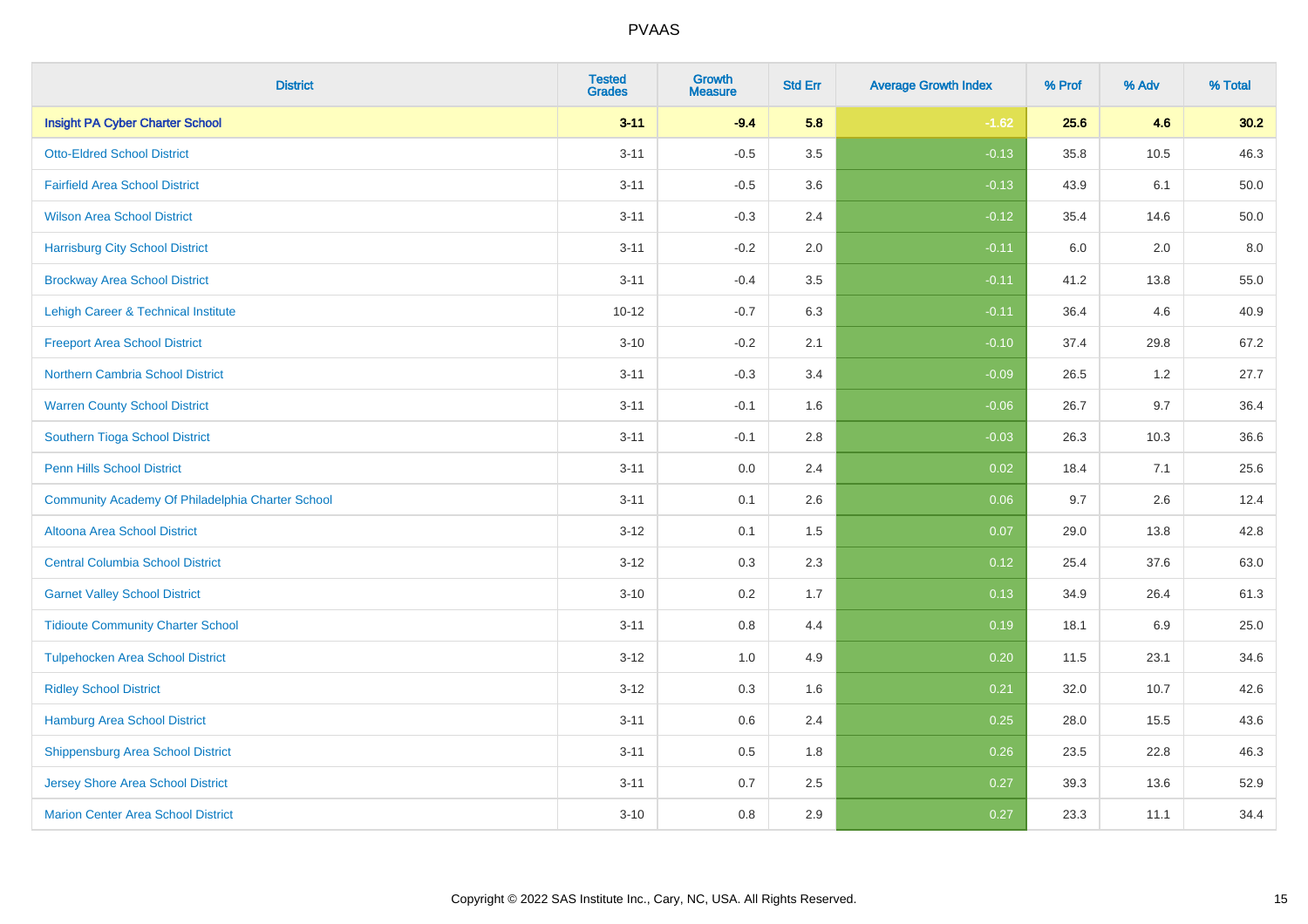| <b>District</b>                                    | <b>Tested</b><br><b>Grades</b> | <b>Growth</b><br><b>Measure</b> | <b>Std Err</b> | <b>Average Growth Index</b> | % Prof | % Adv   | % Total |
|----------------------------------------------------|--------------------------------|---------------------------------|----------------|-----------------------------|--------|---------|---------|
| <b>Insight PA Cyber Charter School</b>             | $3 - 11$                       | $-9.4$                          | 5.8            | $-1.62$                     | 25.6   | 4.6     | 30.2    |
| <b>Tech Freire Charter School</b>                  | $9 - 11$                       | 0.7                             | 2.5            | 0.27                        | 3.6    | $0.0\,$ | 3.6     |
| <b>New Foundations Charter School</b>              | $3 - 11$                       | 0.6                             | 2.2            | 0.29                        | 22.4   | 4.0     | 26.4    |
| South Williamsport Area School District            | $3 - 10$                       | 0.9                             | 3.1            | 0.31                        | 38.4   | 11.6    | 50.0    |
| <b>Hopewell Area School District</b>               | $3 - 11$                       | 0.8                             | 2.6            | 0.31                        | 34.5   | 12.4    | 46.9    |
| <b>Wilson School District</b>                      | $3 - 12$                       | 0.5                             | 1.5            | 0.32                        | 30.4   | 25.5    | 55.9    |
| <b>Avella Area School District</b>                 | $3-12$                         | 1.6                             | 4.7            | 0.34                        | 34.8   | $7.2\,$ | 42.0    |
| <b>North Star School District</b>                  | $3 - 11$                       | 1.1                             | 3.3            | 0.34                        | 26.2   | 20.0    | 46.2    |
| <b>Wattsburg Area School District</b>              | $3 - 11$                       | 1.0                             | 2.7            | 0.36                        | 20.4   | 12.4    | 32.7    |
| <b>Upper Adams School District</b>                 | $3 - 11$                       | 0.9                             | 2.5            | 0.37                        | 33.0   | 17.0    | 50.0    |
| Pennsylvania Cyber Charter School                  | $3 - 11$                       | 0.6                             | 1.5            | 0.37                        | 20.8   | 8.1     | 28.9    |
| <b>Reach Cyber Charter School</b>                  | $3 - 11$                       | 1.4                             | 3.6            | 0.40                        | 32.9   | 15.2    | 48.1    |
| <b>Austin Area School District</b>                 | $3 - 11$                       | 2.6                             | $6.0\,$        | 0.43                        | 25.0   | 18.8    | 43.8    |
| <b>Brentwood Borough School District</b>           | $3 - 11$                       | 1.3                             | 3.0            | 0.44                        | 20.2   | 16.0    | 36.2    |
| <b>MaST Community Charter School II</b>            | $3 - 10$                       | 1.4                             | 3.0            | 0.45                        | 16.1   | 4.6     | 20.7    |
| Philadelphia Electrical & Tech Charter High School | $10 - 10$                      | 1.2                             | 2.6            | 0.45                        | 0.9    | $0.0\,$ | 0.9     |
| <b>Annville-Cleona School District</b>             | $3-12$                         | 1.1                             | 2.4            | 0.45                        | 34.8   | 13.6    | 48.5    |
| Daniel Boone Area School District                  | $3 - 12$                       | 0.9                             | 1.9            | 0.46                        | 28.9   | 22.0    | 51.0    |
| Juniata Valley School District                     | $3 - 11$                       | 1.6                             | 3.2            | 0.51                        | 23.1   | 9.4     | 32.5    |
| Shenango Area School District                      | $3 - 11$                       | 1.7                             | 3.2            | 0.52                        | 41.4   | 13.8    | 55.3    |
| <b>Seneca Valley School District</b>               | $3 - 11$                       | 0.8                             | 1.4            | 0.54                        | 40.6   | 25.2    | 65.8    |
| <b>Oley Valley School District</b>                 | $3 - 11$                       | 1.4                             | 2.4            | 0.56                        | 37.4   | 23.9    | 61.4    |
| <b>Upper Moreland Township School District</b>     | $3 - 11$                       | 1.1                             | 2.0            | 0.56                        | 24.8   | 26.6    | 51.3    |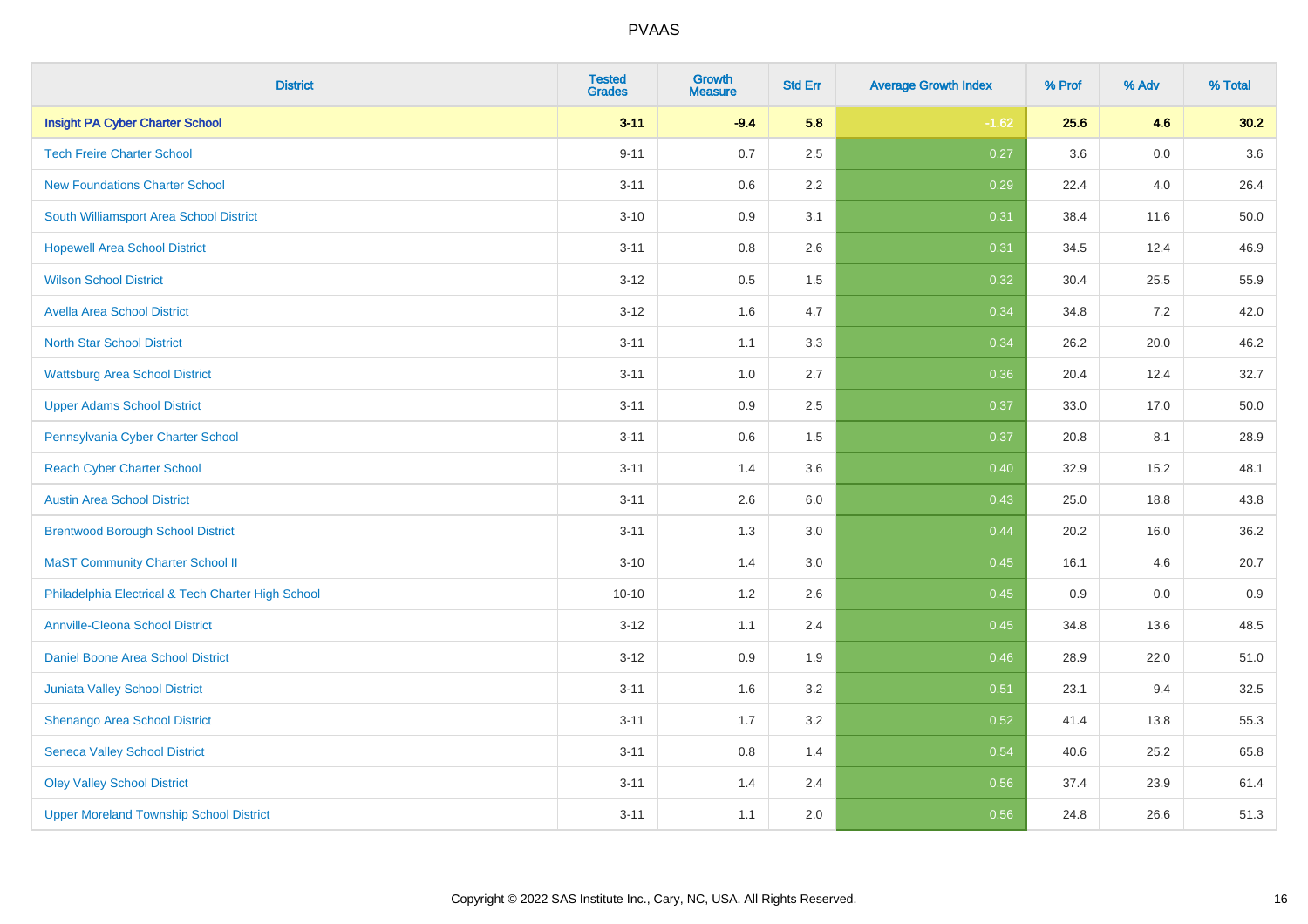| <b>District</b>                          | <b>Tested</b><br><b>Grades</b> | <b>Growth</b><br><b>Measure</b> | <b>Std Err</b> | <b>Average Growth Index</b> | % Prof | % Adv | % Total |
|------------------------------------------|--------------------------------|---------------------------------|----------------|-----------------------------|--------|-------|---------|
| <b>Insight PA Cyber Charter School</b>   | $3 - 11$                       | $-9.4$                          | 5.8            | $-1.62$                     | 25.6   | 4.6   | 30.2    |
| <b>Abington School District</b>          | $3 - 10$                       | 0.9                             | 1.6            | 0.57                        | 29.7   | 28.7  | 58.4    |
| <b>Sullivan County School District</b>   | $3 - 10$                       | 2.5                             | 4.3            | 0.58                        | 43.6   | 7.7   | 51.3    |
| <b>Bethlehem-Center School District</b>  | $3 - 10$                       | 2.1                             | 3.5            | 0.59                        | 32.3   | 4.6   | 36.9    |
| <b>Bensalem Township School District</b> | $3 - 11$                       | 1.0                             | 1.6            | 0.63                        | 24.3   | 10.7  | 34.9    |
| <b>Belmont Charter School</b>            | $3 - 10$                       | 2.2                             | 3.4            | 0.64                        | 5.3    | 1.8   | 7.0     |
| Mastery Charter School - Pickett Campus  | $6 - 10$                       | 2.7                             | 4.2            | 0.65                        | 20.6   | 0.0   | 20.6    |
| <b>Union School District</b>             | $3 - 12$                       | 2.5                             | 3.7            | 0.69                        | 17.9   | 10.4  | 28.4    |
| <b>Springfield School District</b>       | $3 - 11$                       | 1.2                             | 1.7            | 0.69                        | 31.8   | 25.2  | 56.9    |
| <b>Williams Valley School District</b>   | $3 - 11$                       | 2.6                             | 3.7            | 0.69                        | 17.0   | 5.1   | 22.0    |
| <b>Mercer Area School District</b>       | $3 - 11$                       | 2.2                             | 3.1            | 0.70                        | 24.4   | 11.8  | 36.2    |
| <b>Forest Hills School District</b>      | $3 - 11$                       | 1.8                             | 2.5            | 0.71                        | 28.8   | 10.3  | 39.1    |
| <b>Tunkhannock Area School District</b>  | $3 - 11$                       | 1.4                             | 2.0            | 0.71                        | 29.8   | 18.1  | 47.9    |
| <b>School Lane Charter School</b>        | $3 - 11$                       | 2.6                             | 3.6            | 0.72                        | 23.1   | 18.7  | 41.8    |
| <b>Lewisburg Area School District</b>    | $3 - 11$                       | 1.7                             | 2.4            | 0.72                        | 35.9   | 35.9  | 71.8    |
| Penn-Delco School District               | $3 - 11$                       | 1.3                             | 1.8            | 0.75                        | 26.5   | 12.6  | 39.1    |
| North Clarion County School District     | $3 - 12$                       | 3.4                             | 4.1            | 0.83                        | 45.0   | 18.8  | 63.8    |
| <b>Moon Area School District</b>         | $3 - 11$                       | 1.5                             | 1.8            | 0.86                        | 34.5   | 25.5  | 60.0    |
| <b>Blackhawk School District</b>         | $3 - 11$                       | 2.0                             | 2.3            | 0.87                        | 34.6   | 20.7  | 55.3    |
| Aspira Bilingual Cyber Charter School    | $3 - 11$                       | 5.1                             | 5.8            | 0.87                        | 4.8    | 0.0   | 4.8     |
| Hope For Hyndman Charter School          | $3 - 11$                       | 5.1                             | 5.8            | 0.88                        | 14.3   | 7.1   | 21.4    |
| <b>Pottstown School District</b>         | $3 - 12$                       | 2.0                             | 2.2            | 0.88                        | 19.4   | 6.2   | 25.6    |
| <b>Clarion Area School District</b>      | $3 - 11$                       | 3.2                             | 3.7            | 0.88                        | 31.7   | 13.3  | 45.0    |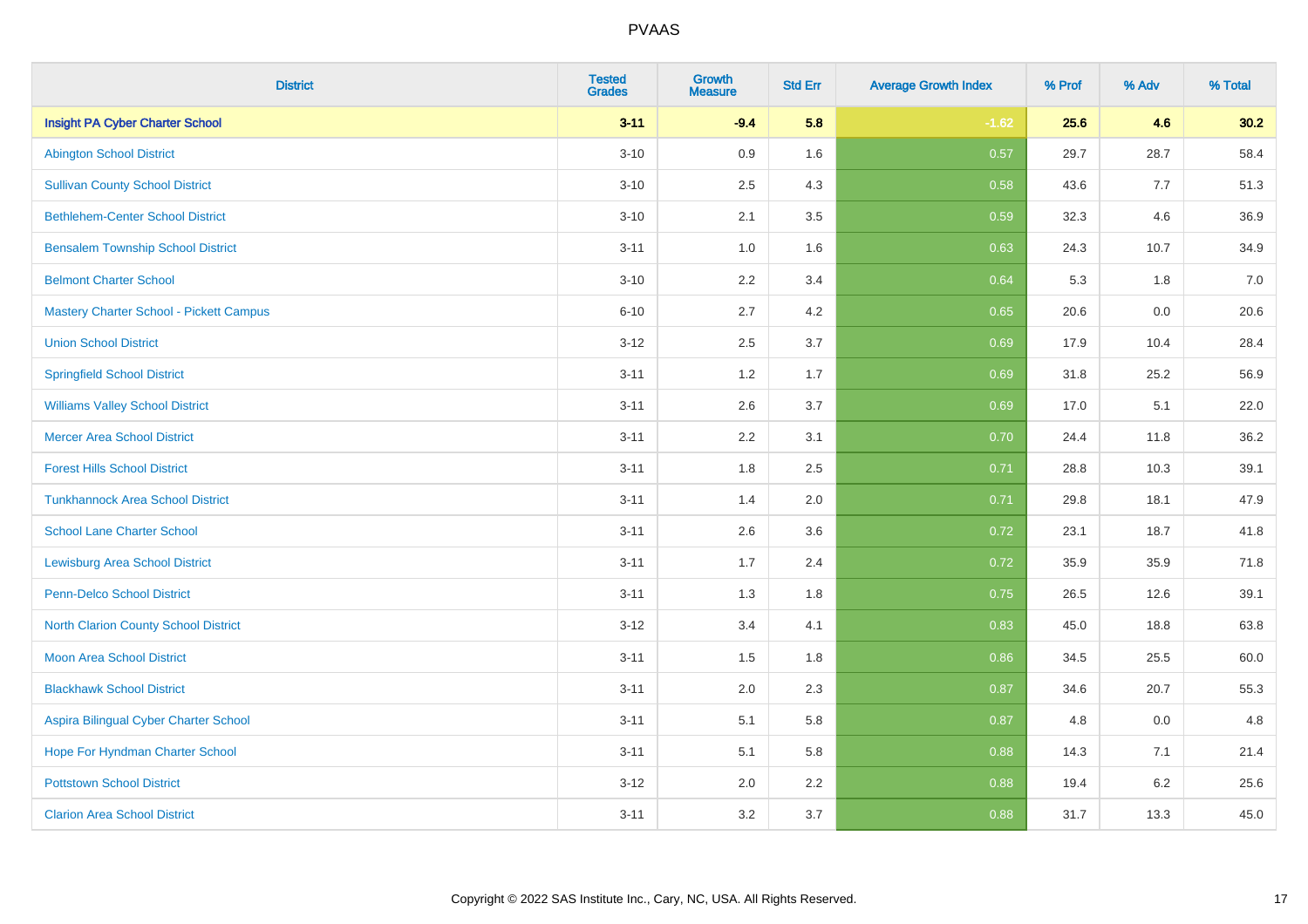| <b>District</b>                                 | <b>Tested</b><br><b>Grades</b> | <b>Growth</b><br><b>Measure</b> | <b>Std Err</b> | <b>Average Growth Index</b> | % Prof | % Adv   | % Total |
|-------------------------------------------------|--------------------------------|---------------------------------|----------------|-----------------------------|--------|---------|---------|
| <b>Insight PA Cyber Charter School</b>          | $3 - 11$                       | $-9.4$                          | 5.8            | $-1.62$                     | 25.6   | 4.6     | 30.2    |
| <b>Eastern Lancaster County School District</b> | $3 - 12$                       | 2.9                             | 3.2            | 0.91                        | 35.2   | 36.4    | 71.6    |
| <b>Centennial School District</b>               | $3 - 10$                       | 1.5                             | 1.5            | 0.98                        | 23.6   | 12.4    | 36.0    |
| West Jefferson Hills School District            | $3 - 11$                       | 1.9                             | 1.9            | 0.99                        | 34.8   | 27.3    | 62.1    |
| <b>Galeton Area School District</b>             | $3 - 11$                       | 5.4                             | 5.4            | 1.01                        | 33.3   | 22.2    | 55.6    |
| Esperanza Academy Charter School                | $4 - 11$                       | 2.1                             | 2.1            | 1.01                        | 14.2   | 3.6     | 17.8    |
| <b>Brownsville Area School District</b>         | $3 - 12$                       | 3.9                             | 3.8            | 1.04                        | 22.0   | 8.5     | 30.5    |
| <b>Sharpsville Area School District</b>         | $3 - 11$                       | 3.8                             | 3.7            | 1.04                        | 41.1   | 23.2    | 64.3    |
| <b>Bermudian Springs School District</b>        | $3 - 11$                       | 2.5                             | 2.4            | 1.05                        | 31.8   | 23.5    | 55.3    |
| <b>Haverford Township School District</b>       | $3 - 11$                       | 1.4                             | 1.4            | 1.05                        | 36.7   | 26.3    | 63.0    |
| <b>Athens Area School District</b>              | $3 - 11$                       | 2.6                             | 2.3            | 1.11                        | 34.9   | 12.3    | 47.3    |
| <b>Southeast Delco School District</b>          | $3 - 10$                       | 3.9                             | 3.5            | 1.12                        | 18.6   | 3.4     | 22.0    |
| Esperanza Cyber Charter School                  | $3 - 11$                       | 7.1                             | 6.1            | 1.15                        | 8.8    | 2.9     | 11.8    |
| People For People Charter School                | $3 - 12$                       | 6.4                             | 5.6            | 1.15                        | 2.4    | $0.0\,$ | 2.4     |
| <b>Newport School District</b>                  | $3 - 12$                       | 3.8                             | 3.3            | 1.17                        | 38.8   | 10.4    | 49.2    |
| <b>Solanco School District</b>                  | $3 - 11$                       | 2.2                             | 1.8            | 1.18                        | 27.2   | 15.0    | 42.3    |
| <b>Upper Dublin School District</b>             | $3-12$                         | 2.1                             | 1.8            | 1.19                        | 34.7   | 30.0    | 64.7    |
| <b>Bellwood-Antis School District</b>           | $3 - 10$                       | 3.5                             | 2.8            | 1.24                        | 40.9   | 19.4    | 60.2    |
| <b>Bloomsburg Area School District</b>          | $3 - 10$                       | 4.3                             | 3.4            | 1.26                        | 36.5   | 20.6    | 57.1    |
| Johnsonburg Area School District                | $3 - 11$                       | 5.0                             | 3.9            | $1.27$                      | 35.5   | 11.8    | 47.4    |
| <b>Purchase Line School District</b>            | $3 - 12$                       | 4.3                             | 3.3            | 1.30                        | 32.3   | 9.0     | 41.4    |
| Pennsylvania Virtual Charter School             | $3 - 11$                       | 4.4                             | 3.4            | 1.31                        | 29.8   | 21.2    | 51.0    |
| <b>Ringgold School District</b>                 | $3 - 11$                       | 2.9                             | 2.2            | 1.32                        | 23.8   | 13.3    | 37.1    |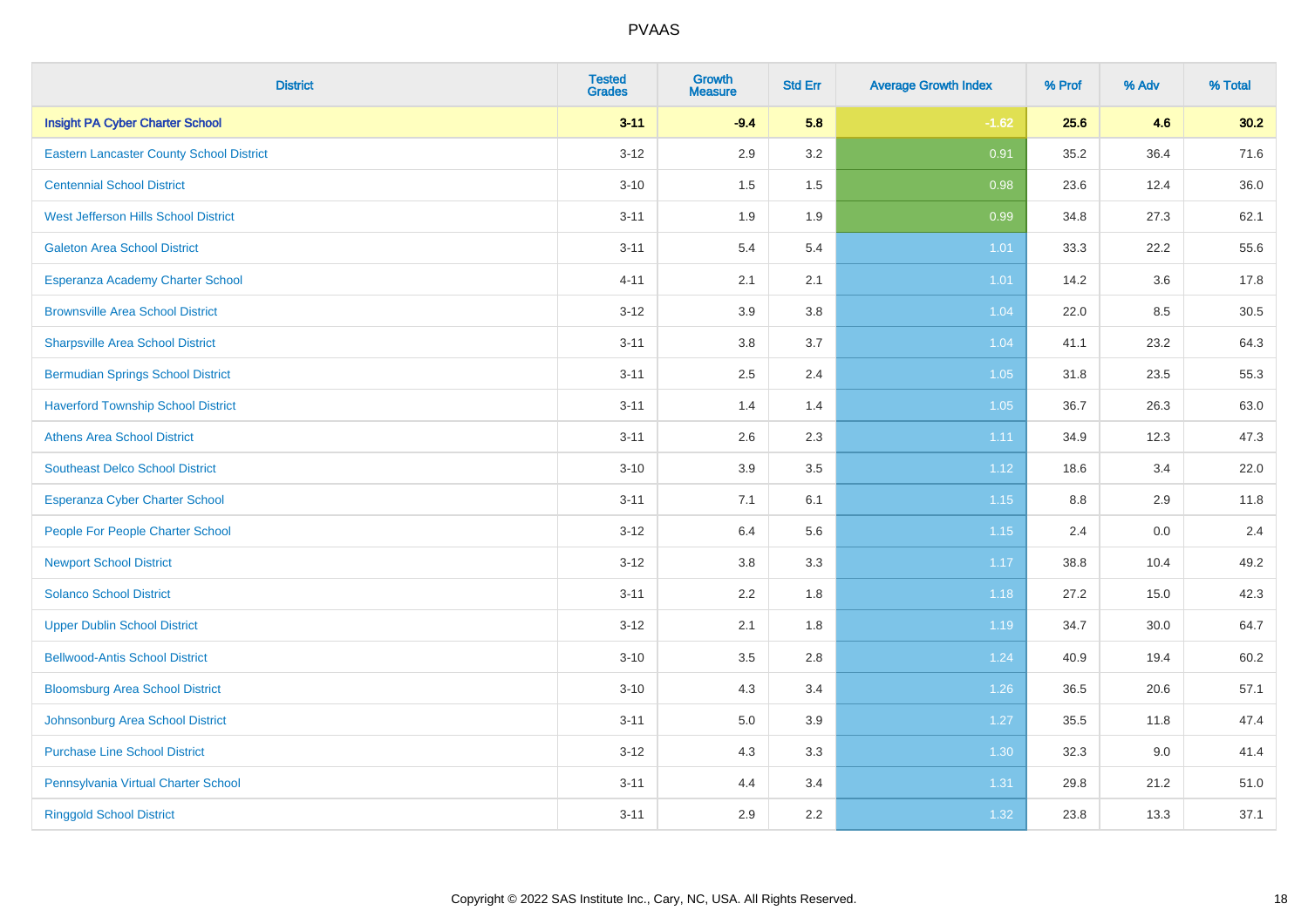| <b>District</b>                                | <b>Tested</b><br><b>Grades</b> | <b>Growth</b><br><b>Measure</b> | <b>Std Err</b> | <b>Average Growth Index</b> | % Prof | % Adv | % Total |
|------------------------------------------------|--------------------------------|---------------------------------|----------------|-----------------------------|--------|-------|---------|
| <b>Insight PA Cyber Charter School</b>         | $3 - 11$                       | $-9.4$                          | 5.8            | $-1.62$                     | 25.6   | 4.6   | 30.2    |
| <b>Keystone School District</b>                | $3 - 11$                       | 7.8                             | 5.7            | 1.37                        | 35.0   | 45.0  | 80.0    |
| Philipsburg-Osceola Area School District       | $3 - 11$                       | 4.1                             | 3.0            | 1.37                        | 22.5   | 16.2  | 38.8    |
| <b>Chestnut Ridge School District</b>          | $3 - 12$                       | 4.0                             | 2.9            | 1.38                        | 33.2   | 11.0  | 44.2    |
| <b>Conemaugh Township Area School District</b> | $3 - 12$                       | 4.8                             | 3.5            | 1.39                        | 30.9   | 27.8  | 58.8    |
| <b>Western Wayne School District</b>           | $3 - 11$                       | 3.6                             | 2.6            | 1.39                        | 30.8   | 16.2  | 47.0    |
| <b>Mastery Charter School - Thomas Campus</b>  | $3 - 10$                       | 7.9                             | 5.7            | 1.39                        | 12.5   | 0.0   | 12.5    |
| <b>Midd-West School District</b>               | $3 - 11$                       | 3.6                             | 2.6            | 1.42                        | 28.6   | 25.0  | 53.6    |
| <b>Conestoga Valley School District</b>        | $3 - 11$                       | 2.4                             | 1.7            | 1.43                        | 35.0   | 23.5  | 58.5    |
| Susquehanna Township School District           | $3 - 12$                       | 3.9                             | 2.7            | 1.45                        | 19.0   | 13.1  | 32.0    |
| <b>Northern Potter School District</b>         | $3 - 12$                       | $6.8\,$                         | 4.6            | 1.48                        | 30.6   | 11.1  | 41.7    |
| South Western School District                  | $3 - 12$                       | 2.5                             | 1.7            | 1.48                        | 36.2   | 19.7  | 55.9    |
| <b>Smethport Area School District</b>          | $3 - 12$                       | 5.8                             | 3.8            | 1.52                        | 24.6   | 20.0  | 44.6    |
| <b>Gateway School District</b>                 | $3 - 11$                       | 3.1                             | 2.0            | 1.55                        | 35.7   | 18.5  | 54.2    |
| <b>Fort Leboeuf School District</b>            | $3 - 11$                       | 3.5                             | 2.2            | 1.58                        | 32.0   | 16.8  | 48.8    |
| <b>Salisbury Township School District</b>      | $3 - 11$                       | 5.8                             | 3.6            | 1.62                        | 24.4   | 12.6  | 37.0    |
| <b>Halifax Area School District</b>            | $3 - 11$                       | 5.8                             | 3.5            | 1.64                        | 32.1   | 18.9  | 50.9    |
| Dr Robert Ketterer Charter School Inc          | $6 - 12$                       | 7.1                             | 4.3            | 1.66                        | 7.3    | 1.7   | 9.0     |
| <b>Waynesboro Area School District</b>         | $3 - 12$                       | 3.0                             | 1.8            | 1.67                        | 26.0   | 23.5  | 49.5    |
| <b>West Shore School District</b>              | $3 - 12$                       | 2.2                             | 1.3            | 1.68                        | 31.8   | 15.2  | 47.1    |
| <b>Penn-Trafford School District</b>           | $3 - 11$                       | 2.9                             | 1.8            | 1.68                        | 46.3   | 26.2  | 72.5    |
| <b>Port Allegany School District</b>           | $3 - 11$                       | 6.5                             | 3.7            | 1.74                        | 26.4   | 11.3  | 37.7    |
| Multicultural Academy Charter School           | $9 - 11$                       | 6.0                             | 3.4            | 1.77                        | 12.3   | 0.0   | 12.3    |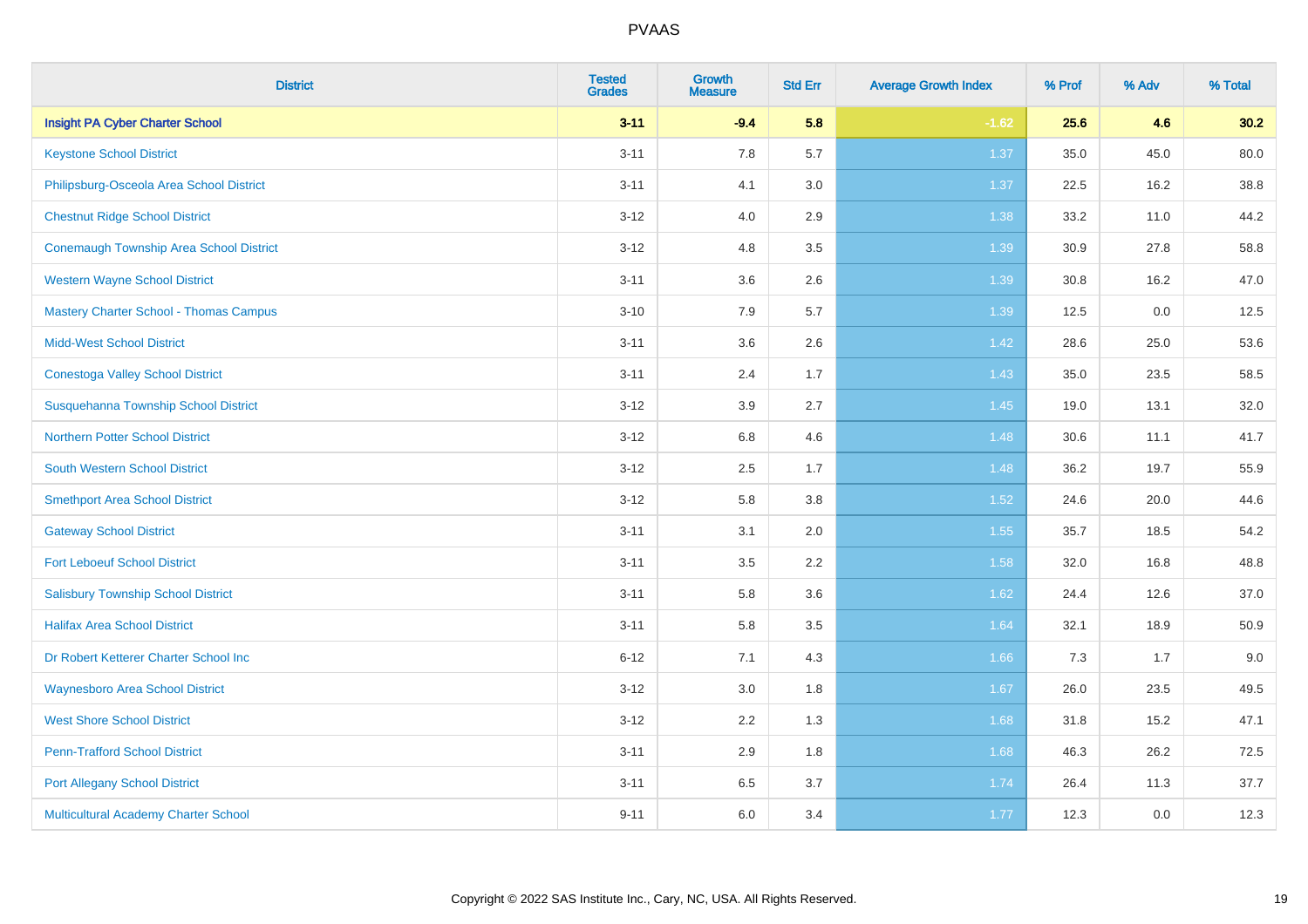| <b>District</b>                               | <b>Tested</b><br><b>Grades</b> | <b>Growth</b><br><b>Measure</b> | <b>Std Err</b> | <b>Average Growth Index</b> | % Prof | % Adv   | % Total |
|-----------------------------------------------|--------------------------------|---------------------------------|----------------|-----------------------------|--------|---------|---------|
| <b>Insight PA Cyber Charter School</b>        | $3 - 11$                       | $-9.4$                          | 5.8            | $-1.62$                     | 25.6   | 4.6     | 30.2    |
| <b>Wyalusing Area School District</b>         | $3 - 12$                       | 5.7                             | $3.2\,$        | 1.78                        | 38.6   | 12.9    | 51.4    |
| Leechburg Area School District                | $3 - 11$                       | 7.0                             | 3.9            | 1.79                        | 37.7   | 4.9     | 42.6    |
| Mt Lebanon School District                    | $3 - 11$                       | 2.4                             | 1.3            | 1.79                        | 39.3   | 37.4    | 76.8    |
| <b>Sayre Area School District</b>             | $3 - 11$                       | 5.8                             | 3.2            | 1.81                        | 30.3   | 21.0    | 51.3    |
| <b>Perkiomen Valley School District</b>       | $3 - 11$                       | 2.7                             | 1.5            | 1.83                        | 35.0   | 25.3    | 60.3    |
| <b>Central Valley School District</b>         | $3 - 10$                       | 4.7                             | 2.6            | 1.83                        | 37.8   | 18.5    | 56.3    |
| <b>Eastern Lebanon County School District</b> | $3 - 11$                       | 4.0                             | 2.1            | 1.89                        | 23.5   | 11.5    | 35.0    |
| <b>United School District</b>                 | $3 - 11$                       | 6.3                             | 3.3            | 1.89                        | 38.8   | 16.3    | 55.0    |
| <b>Spring Grove Area School District</b>      | $3 - 11$                       | 3.9                             | 2.0            | 1.90                        | 30.0   | 23.0    | 53.0    |
| <b>Oswayo Valley School District</b>          | $3 - 12$                       | 9.9                             | 5.1            | 1.93                        | 26.5   | 44.1    | 70.6    |
| South Middleton School District               | $3 - 11$                       | 4.4                             | 2.2            | 1.95                        | 31.1   | 16.4    | 47.5    |
| Pennsylvania Distance Learning Charter School | $3 - 12$                       | 6.8                             | 3.4            | 1.99                        | 19.8   | $6.2\,$ | 25.9    |
| <b>Benton Area School District</b>            | $3 - 10$                       | 8.1                             | 4.0            | 2.01                        | 35.7   | 28.6    | 64.3    |
| <b>Keystone Central School District</b>       | $3 - 11$                       | 3.6                             | 1.8            | 2.04                        | 27.1   | 14.6    | 41.8    |
| Northampton Area School District              | $3 - 11$                       | 3.2                             | 1.5            | 2.05                        | 29.8   | 17.9    | 47.7    |
| Northeastern York School District             | $3 - 11$                       | 3.8                             | 1.8            | 2.11                        | 32.7   | 21.0    | 53.7    |
| <b>Muncy School District</b>                  | $3 - 11$                       | 6.9                             | 3.3            | 2.12                        | 37.6   | 18.8    | 56.4    |
| <b>Mckeesport Area School District</b>        | $3 - 12$                       | 4.6                             | 2.2            | 2.14                        | 21.1   | 4.4     | 25.5    |
| <b>Brookville Area School District</b>        | $3 - 11$                       | 6.8                             | 3.1            | 2.19                        | 46.1   | 14.6    | 60.7    |
| Mastery Charter School - Hardy Williams       | $3 - 11$                       | 6.6                             | 3.0            | 2.21                        | 24.7   | 1.2     | 25.9    |
| <b>Blue Ridge School District</b>             | $3 - 11$                       | 8.3                             | 3.7            | 2.24                        | 29.6   | 9.3     | 38.9    |
| <b>Wallingford-Swarthmore School District</b> | $3 - 10$                       | 5.0                             | 2.2            | 2.25                        | 33.3   | 37.1    | 70.4    |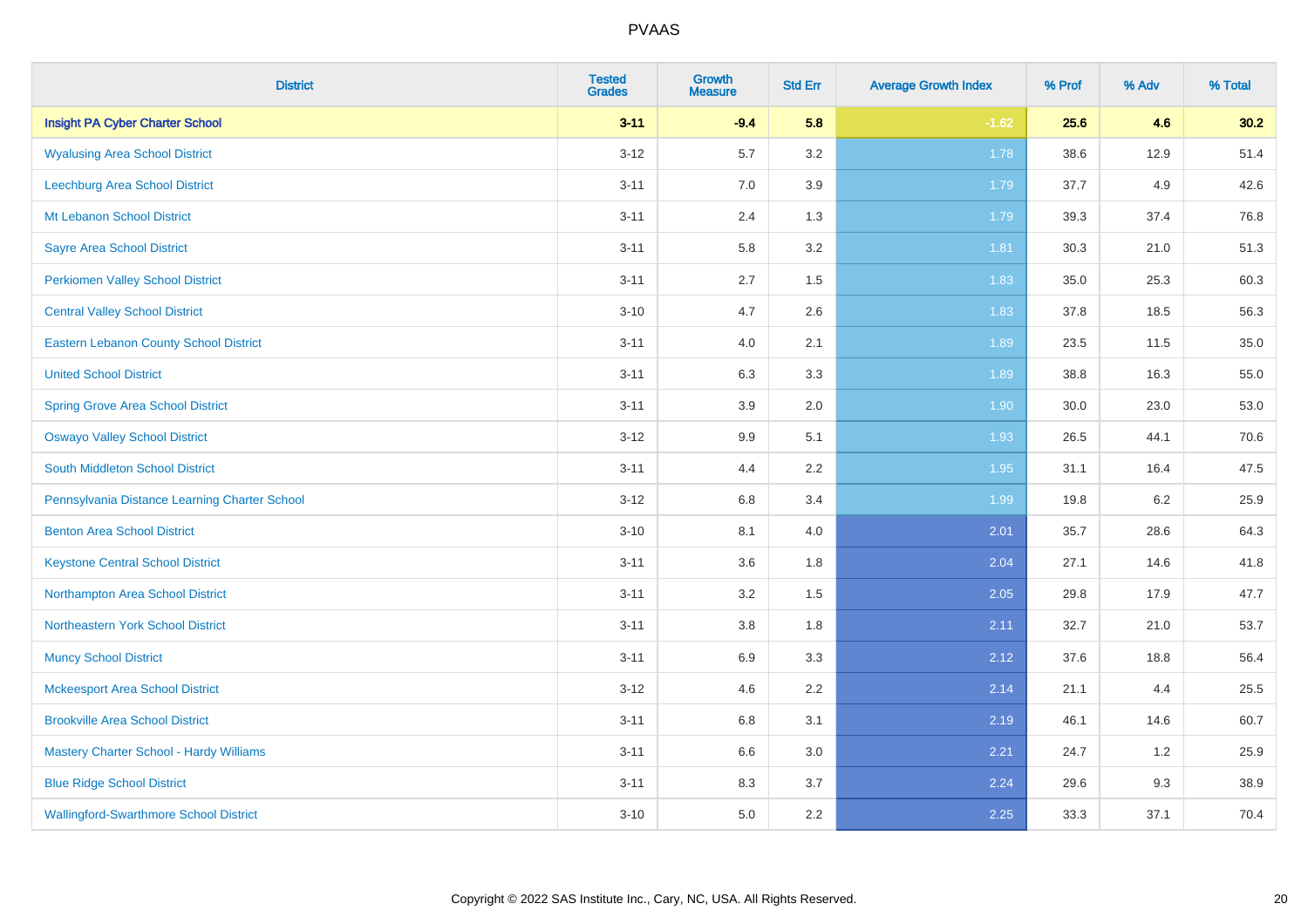| <b>District</b>                                    | <b>Tested</b><br><b>Grades</b> | <b>Growth</b><br><b>Measure</b> | <b>Std Err</b> | <b>Average Growth Index</b> | % Prof | % Adv | % Total |
|----------------------------------------------------|--------------------------------|---------------------------------|----------------|-----------------------------|--------|-------|---------|
| <b>Insight PA Cyber Charter School</b>             | $3 - 11$                       | $-9.4$                          | 5.8            | $-1.62$                     | 25.6   | 4.6   | 30.2    |
| <b>Glendale School District</b>                    | $3 - 10$                       | 7.9                             | 3.5            | 2.25                        | 42.6   | 9.3   | 51.8    |
| <b>East Pennsboro Area School District</b>         | $3 - 11$                       | 4.8                             | 2.1            | 2.26                        | 36.8   | 16.9  | 53.7    |
| <b>Brandywine Heights Area School District</b>     | $3 - 11$                       | 5.8                             | 2.6            | 2.27                        | 27.7   | 28.6  | 56.2    |
| Huntingdon Area School District                    | $3 - 11$                       | 5.8                             | 2.6            | 2.28                        | 27.8   | 17.4  | 45.2    |
| <b>Red Lion Area School District</b>               | $3 - 11$                       | 4.5                             | 1.9            | 2.31                        | 32.3   | 21.5  | 53.8    |
| <b>Bentworth School District</b>                   | $3 - 11$                       | 7.0                             | 3.0            | 2.36                        | 26.6   | 17.0  | 43.6    |
| Northern Lehigh School District                    | $3 - 12$                       | 6.1                             | 2.5            | 2.42                        | 21.4   | 18.0  | 39.3    |
| <b>Homer-Center School District</b>                | $3 - 11$                       | 8.8                             | 3.5            | 2.53                        | 38.0   | 17.7  | 55.8    |
| Northern Tioga School District                     | $3 - 12$                       | 6.8                             | 2.6            | 2.64                        | 25.0   | 16.9  | 41.9    |
| <b>Palisades School District</b>                   | $3 - 11$                       | 7.7                             | 2.9            | 2.66                        | 27.8   | 20.3  | 48.1    |
| <b>Commonwealth Charter Academy Charter School</b> | $3 - 10$                       | 4.2                             | 1.6            | 2.68                        | 27.0   | 15.6  | 42.5    |
| <b>Bedford Area School District</b>                | $3 - 11$                       | 6.4                             | 2.4            | 2.68                        | 31.0   | 20.6  | 51.6    |
| Saint Marys Area School District                   | $3 - 11$                       | 6.0                             | 2.2            | 2.69                        | 35.4   | 18.3  | 53.7    |
| <b>Crawford Central School District</b>            | $3 - 11$                       | 5.7                             | 2.1            | 2.71                        | 26.4   | 15.8  | 42.1    |
| <b>Tamaqua Area School District</b>                | $3-12$                         | 6.5                             | 2.4            | 2.72                        | 34.3   | 17.5  | 51.8    |
| <b>Donegal School District</b>                     | $3-12$                         | 5.9                             | 2.2            | 2.72                        | 34.1   | 23.1  | 57.2    |
| <b>Great Valley School District</b>                | $3 - 11$                       | 5.4                             | 2.0            | 2.77                        | 33.8   | 33.5  | 67.3    |
| South Butler County School District                | $3 - 10$                       | 6.3                             | 2.2            | 2.80                        | 37.8   | 19.2  | 57.0    |
| <b>Canton Area School District</b>                 | $3 - 11$                       | 8.4                             | 2.9            | 2.92                        | 13.8   | 23.0  | 36.8    |
| <b>Bald Eagle Area School District</b>             | $3 - 11$                       | 7.6                             | 2.5            | 3.00                        | 31.6   | 15.6  | 47.3    |
| <b>Line Mountain School District</b>               | $3 - 11$                       | 11.7                            | 3.9            | 3.01                        | 40.4   | 42.3  | 82.7    |
| <b>Lower Dauphin School District</b>               | $3 - 11$                       | 5.3                             | 1.8            | 3.03                        | 30.6   | 26.8  | 57.5    |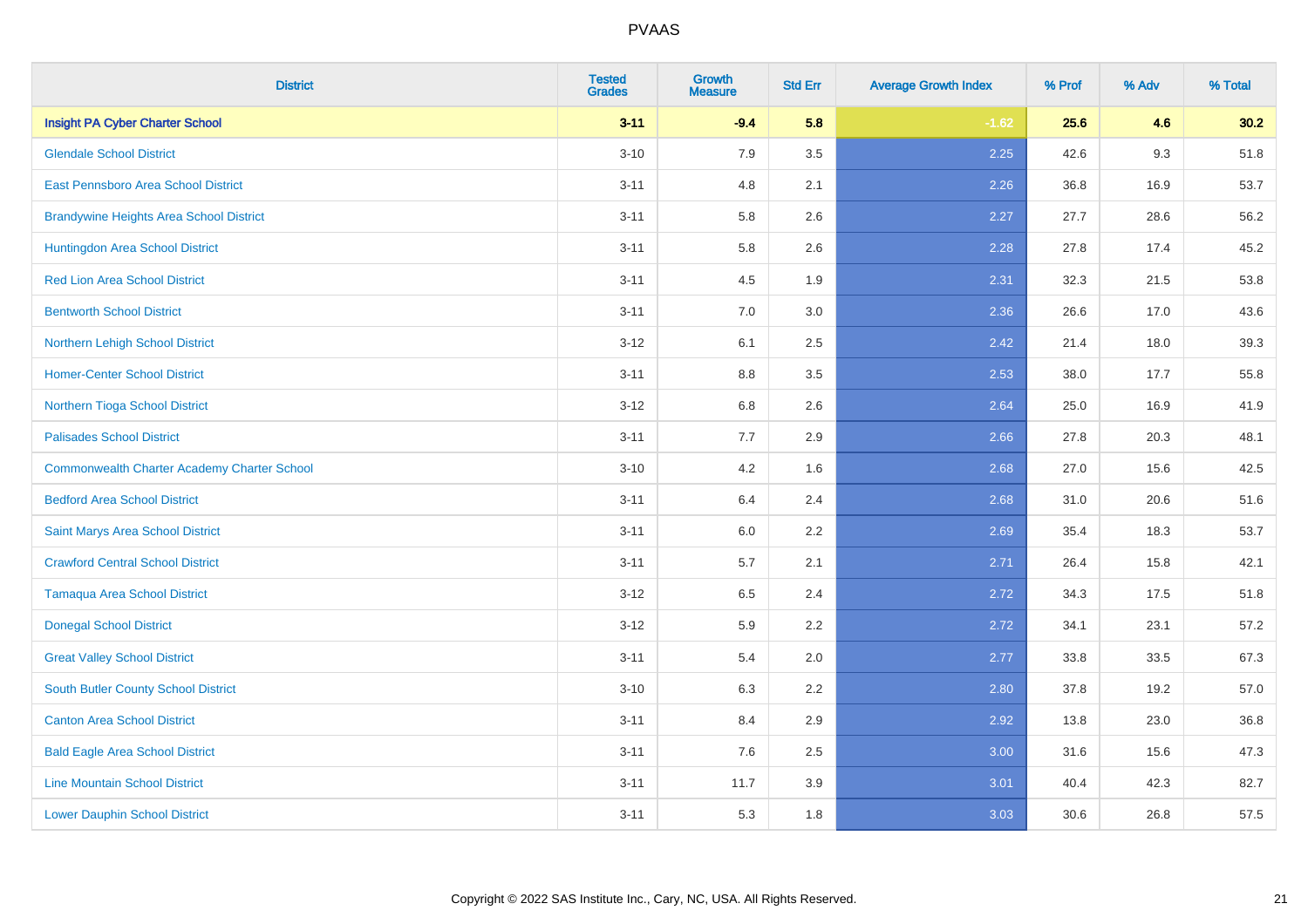| <b>District</b>                                 | <b>Tested</b><br><b>Grades</b> | <b>Growth</b><br><b>Measure</b> | <b>Std Err</b> | <b>Average Growth Index</b> | % Prof | % Adv | % Total |
|-------------------------------------------------|--------------------------------|---------------------------------|----------------|-----------------------------|--------|-------|---------|
| <b>Insight PA Cyber Charter School</b>          | $3 - 11$                       | $-9.4$                          | 5.8            | $-1.62$                     | 25.6   | 4.6   | 30.2    |
| Allegheny-Clarion Valley School District        | $3 - 10$                       | 12.3                            | 4.1            | 3.03                        | 33.3   | 19.0  | 52.4    |
| <b>Upper Perkiomen School District</b>          | $3 - 11$                       | 5.7                             | 1.9            | 3.04                        | 25.4   | 19.9  | 45.4    |
| <b>Kane Area School District</b>                | $3 - 10$                       | 8.8                             | 2.9            | 3.07                        | 31.4   | 19.8  | 51.2    |
| Capital Area School for the Arts Charter School | $9 - 11$                       | 14.2                            | 4.5            | 3.13                        | 27.5   | 30.0  | 57.5    |
| <b>Greenwood School District</b>                | $3 - 11$                       | 11.3                            | 3.6            | 3.14                        | 31.2   | 32.8  | 63.9    |
| 21st Century Cyber Charter School               | $6 - 12$                       | 6.6                             | 2.1            | 3.16                        | 29.0   | 21.8  | 50.8    |
| <b>Avon Grove Charter School</b>                | $3 - 11$                       | $9.8\,$                         | 3.1            | 3.18                        | 32.4   | 26.0  | 58.4    |
| <b>Apollo-Ridge School District</b>             | $3 - 12$                       | 9.5                             | 3.0            | 3.23                        | 34.0   | 9.4   | 43.4    |
| <b>Penncrest School District</b>                | $3 - 11$                       | 6.0                             | 1.9            | 3.24                        | 31.1   | 16.9  | 48.0    |
| Upper Dauphin Area School District              | $3 - 11$                       | 16.5                            | 5.1            | 3.26                        | 37.5   | 26.8  | 64.3    |
| <b>Steel Valley School District</b>             | $3 - 11$                       | 11.1                            | 3.3            | 3.33                        | 34.8   | 10.1  | 44.9    |
| South Fayette Township School District          | $3 - 11$                       | 6.0                             | 1.8            | 3.33                        | 32.2   | 38.3  | 70.5    |
| <b>Bellefonte Area School District</b>          | $3 - 11$                       | 6.7                             | 2.0            | 3.34                        | 28.8   | 21.5  | 50.2    |
| <b>Conrad Weiser Area School District</b>       | $3 - 11$                       | 7.1                             | 2.1            | 3.34                        | 28.2   | 14.4  | 42.6    |
| <b>Kutztown Area School District</b>            | $3-12$                         | 9.3                             | 2.8            | 3.34                        | 38.5   | 14.6  | 53.2    |
| Wilmington Area School District                 | $3 - 11$                       | 11.1                            | 3.3            | 3.37                        | 29.8   | 26.2  | 56.0    |
| <b>Fairview School District</b>                 | $3 - 11$                       | 8.3                             | 2.4            | 3.43                        | 41.9   | 34.9  | 76.7    |
| <b>Mars Area School District</b>                | $3 - 10$                       | 6.6                             | 1.9            | 3.45                        | 36.7   | 32.4  | 69.1    |
| <b>North Pocono School District</b>             | $3 - 11$                       | 13.1                            | 3.7            | 3.54                        | 31.4   | 33.3  | 64.7    |
| <b>York Suburban School District</b>            | $3 - 11$                       | 7.4                             | 2.1            | 3.55                        | 24.9   | 31.2  | 56.1    |
| <b>Oil City Area School District</b>            | $3 - 11$                       | $8.6\,$                         | 2.4            | 3.56                        | 29.1   | 13.1  | 42.2    |
| <b>Tredyffrin-Easttown School District</b>      | $3 - 10$                       | 8.7                             | 2.4            | 3.57                        | 35.2   | 35.8  | 71.0    |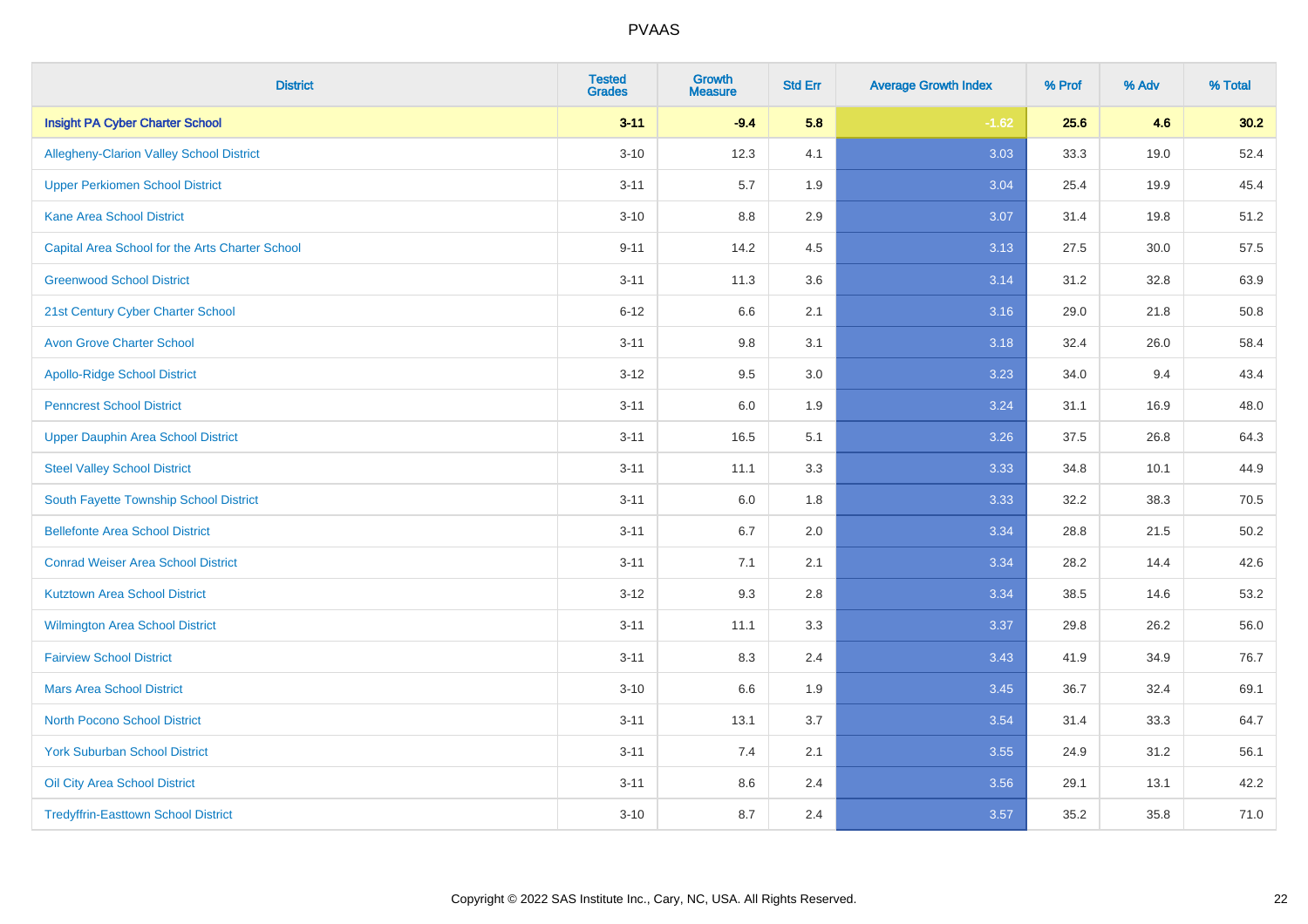| <b>District</b>                           | <b>Tested</b><br><b>Grades</b> | <b>Growth</b><br><b>Measure</b> | <b>Std Err</b> | <b>Average Growth Index</b> | % Prof | % Adv   | % Total |
|-------------------------------------------|--------------------------------|---------------------------------|----------------|-----------------------------|--------|---------|---------|
| <b>Insight PA Cyber Charter School</b>    | $3 - 11$                       | $-9.4$                          | 5.8            | $-1.62$                     | 25.6   | 4.6     | 30.2    |
| <b>William Penn School District</b>       | $3 - 12$                       | 7.0                             | 1.9            | 3.61                        | 14.0   | 7.2     | 21.3    |
| <b>Reading School District</b>            | $3 - 11$                       | 4.3                             | 1.2            | 3.71                        | 16.8   | $6.0\,$ | 22.8    |
| <b>Spring Cove School District</b>        | $3 - 11$                       | 9.1                             | 2.4            | 3.77                        | 31.8   | 25.4    | 57.1    |
| <b>Dover Area School District</b>         | $3 - 12$                       | 7.1                             | 1.9            | 3.78                        | 33.0   | 18.7    | 51.7    |
| <b>Hampton Township School District</b>   | $3 - 11$                       | 7.4                             | 2.0            | 3.79                        | 37.9   | 39.2    | 77.0    |
| <b>Juniata County School District</b>     | $3 - 12$                       | 7.7                             | 2.0            | 3.81                        | 22.9   | 18.9    | 41.8    |
| <b>Hazleton Area School District</b>      | $3 - 11$                       | 6.0                             | 1.6            | 3.85                        | 20.5   | 9.0     | 29.5    |
| <b>Warrior Run School District</b>        | $3 - 11$                       | 10.5                            | 2.7            | 3.86                        | 34.1   | 16.8    | 50.9    |
| <b>Dallas School District</b>             | $3 - 11$                       | 8.1                             | 2.1            | 3.87                        | 32.4   | 22.4    | 54.8    |
| <b>Phoenixville Area School District</b>  | $3 - 11$                       | 7.3                             | 1.8            | 3.96                        | 32.3   | 27.6    | 59.8    |
| Abington Heights School District          | $3 - 11$                       | 6.7                             | 1.7            | 4.00                        | 33.8   | 31.7    | 65.5    |
| <b>Radnor Township School District</b>    | $3 - 12$                       | 7.5                             | 1.9            | 4.03                        | 33.0   | 38.3    | 71.3    |
| Downingtown Area School District          | $3 - 11$                       | 4.4                             | 1.1            | 4.06                        | 30.1   | 32.0    | 62.2    |
| <b>Ephrata Area School District</b>       | $3 - 11$                       | 6.8                             | 1.7            | 4.08                        | 31.6   | 17.1    | 48.8    |
| <b>Valley View School District</b>        | $3 - 11$                       | 9.3                             | 2.2            | 4.18                        | 26.6   | 23.1    | 49.7    |
| <b>Elizabethtown Area School District</b> | $3 - 12$                       | 7.1                             | 1.7            | 4.19                        | 36.4   | 27.6    | 64.0    |
| <b>Laurel School District</b>             | $3 - 11$                       | 13.0                            | 3.1            | 4.19                        | 30.3   | 15.7    | 46.1    |
| Pennsylvania Leadership Charter School    | $3 - 11$                       | 8.0                             | 1.9            | 4.22                        | 33.1   | 27.8    | 60.9    |
| <b>Wallenpaupack Area School District</b> | $3 - 11$                       | 8.8                             | 2.1            | 4.28                        | 28.5   | 18.9    | 47.4    |
| Maritime Academy Charter School           | $3 - 10$                       | 13.2                            | 3.1            | 4.29                        | 24.0   | 1.3     | 25.3    |
| <b>Coudersport Area School District</b>   | $3 - 11$                       | 14.8                            | 3.4            | 4.33                        | 34.7   | 28.0    | 62.7    |
| <b>West Allegheny School District</b>     | $3 - 12$                       | 8.6                             | 2.0            | 4.34                        | 37.3   | 27.2    | 64.5    |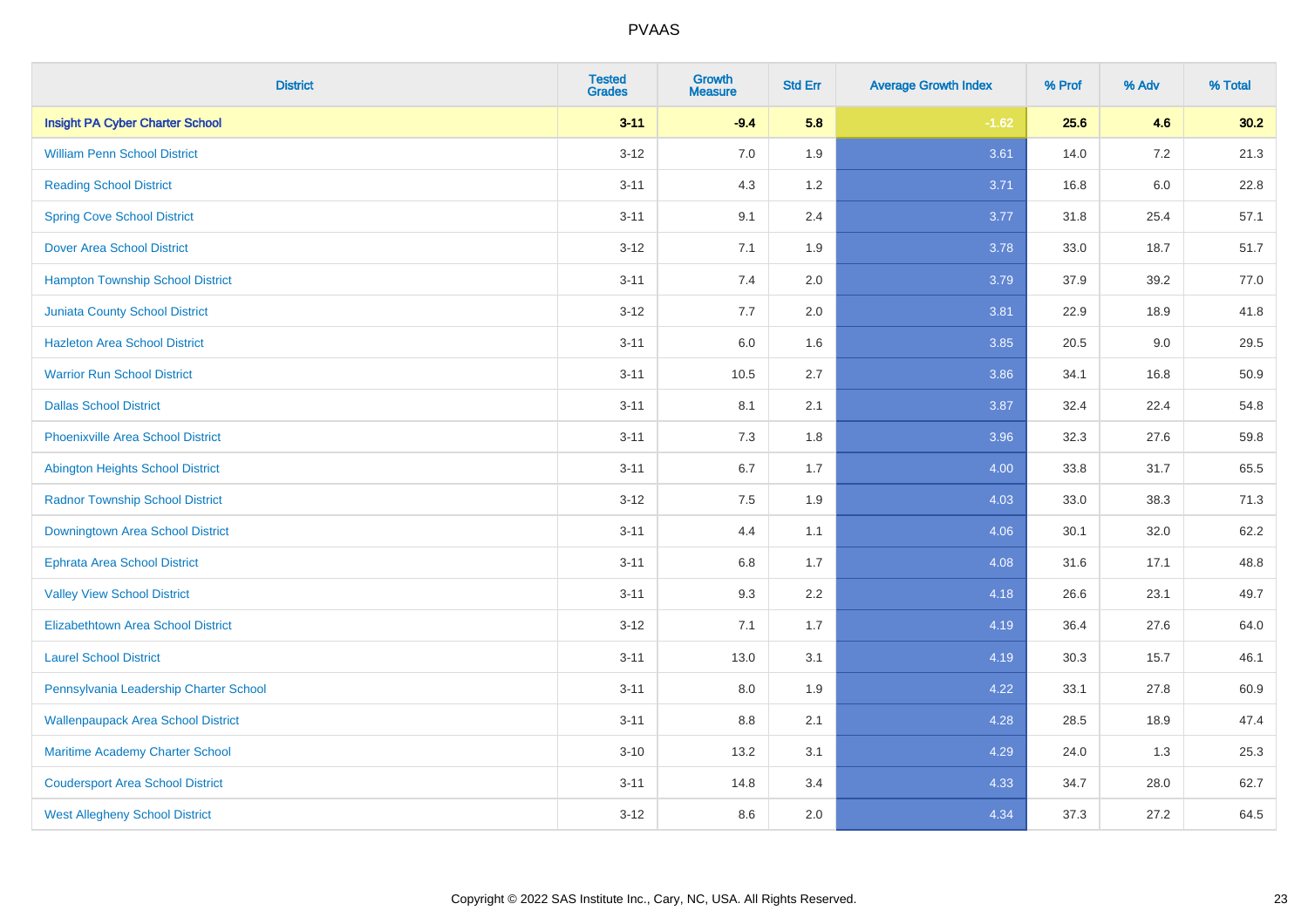| <b>District</b>                                | <b>Tested</b><br><b>Grades</b> | <b>Growth</b><br><b>Measure</b> | <b>Std Err</b> | <b>Average Growth Index</b> | % Prof | % Adv | % Total |
|------------------------------------------------|--------------------------------|---------------------------------|----------------|-----------------------------|--------|-------|---------|
| <b>Insight PA Cyber Charter School</b>         | $3 - 11$                       | $-9.4$                          | 5.8            | $-1.62$                     | 25.6   | 4.6   | 30.2    |
| <b>Lower Moreland Township School District</b> | $3 - 11$                       | 8.7                             | 2.0            | 4.35                        | 38.2   | 33.2  | 71.4    |
| <b>Pennsbury School District</b>               | $3 - 11$                       | 5.6                             | 1.3            | 4.38                        | 37.7   | 27.7  | 65.4    |
| <b>Montrose Area School District</b>           | $3 - 10$                       | 12.3                            | 2.8            | 4.41                        | 37.8   | 28.9  | 66.7    |
| <b>Conewago Valley School District</b>         | $3 - 12$                       | 7.6                             | 1.7            | 4.46                        | 41.3   | 19.4  | 60.6    |
| Northern York County School District           | $3 - 11$                       | 8.4                             | 1.8            | 4.63                        | 24.3   | 23.1  | 47.4    |
| <b>Stroudsburg Area School District</b>        | $3 - 11$                       | 7.5                             | 1.6            | 4.70                        | 30.4   | 18.3  | 48.7    |
| <b>West Perry School District</b>              | $3 - 11$                       | 11.0                            | 2.3            | 4.76                        | 26.9   | 20.5  | 47.4    |
| <b>Lakeland School District</b>                | $3 - 11$                       | 13.3                            | 2.8            | 4.80                        | 22.2   | 21.2  | 43.4    |
| <b>Penn Manor School District</b>              | $3 - 11$                       | 7.1                             | 1.5            | 4.82                        | 26.7   | 20.5  | 47.2    |
| <b>Iroquois School District</b>                | $3 - 11$                       | 13.6                            | 2.8            | 4.83                        | 33.3   | 16.0  | 49.4    |
| <b>Lehighton Area School District</b>          | $3 - 11$                       | 11.4                            | 2.4            | 4.84                        | 30.5   | 24.9  | 55.3    |
| <b>Belle Vernon Area School District</b>       | $3 - 11$                       | 11.1                            | 2.3            | 4.88                        | 31.6   | 25.4  | 57.1    |
| <b>Quaker Valley School District</b>           | $3 - 11$                       | 12.2                            | 2.5            | 4.90                        | 39.5   | 26.4  | 65.9    |
| <b>Easton Area School District</b>             | $3 - 12$                       | 6.3                             | 1.3            | 4.91                        | 24.1   | 13.0  | 37.1    |
| <b>Berlin Brothersvalley School District</b>   | $3 - 11$                       | 19.6                            | 4.0            | 4.93                        | 28.3   | 41.3  | 69.6    |
| <b>Pennridge School District</b>               | $3 - 10$                       | 7.4                             | 1.5            | 5.10                        | 32.0   | 27.6  | 59.6    |
| Pen Argyl Area School District                 | $3 - 12$                       | 12.8                            | 2.5            | 5.10                        | 28.5   | 23.8  | 52.3    |
| <b>Fleetwood Area School District</b>          | $3 - 10$                       | 10.4                            | 2.0            | 5.19                        | 31.7   | 25.8  | 57.5    |
| <b>West Branch Area School District</b>        | $3 - 11$                       | 17.0                            | 3.3            | 5.20                        | 47.1   | 19.1  | 66.2    |
| <b>Cornwall-Lebanon School District</b>        | $3 - 11$                       | 8.2                             | 1.6            | 5.24                        | 28.0   | 20.5  | 48.6    |
| <b>Avon Grove School District</b>              | $3 - 10$                       | 7.6                             | 1.4            | 5.29                        | 33.7   | 33.2  | 67.0    |
| Penns Valley Area School District              | $3 - 12$                       | 14.1                            | 2.6            | 5.33                        | 29.6   | 23.3  | 52.9    |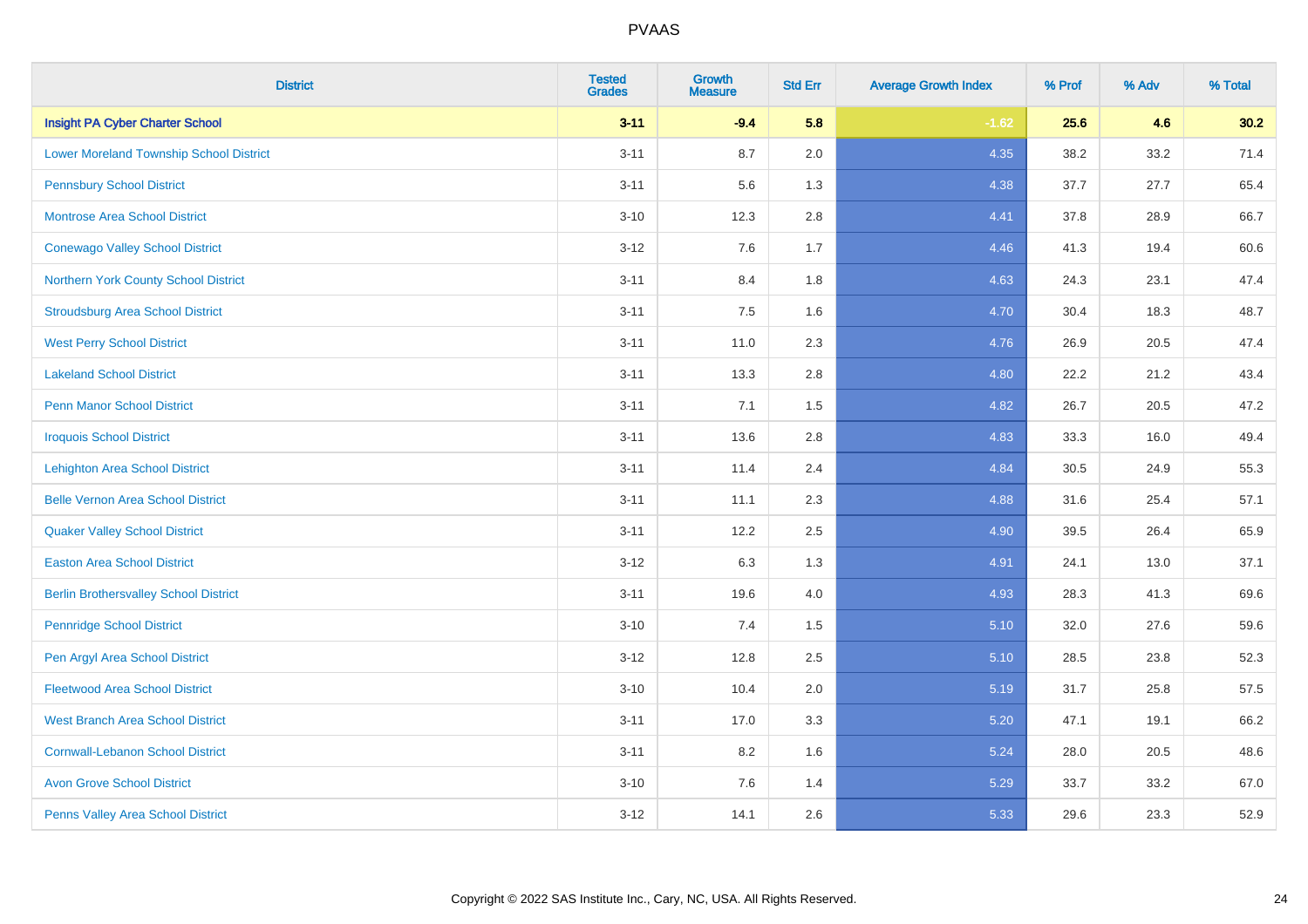| <b>District</b>                           | <b>Tested</b><br><b>Grades</b> | <b>Growth</b><br><b>Measure</b> | <b>Std Err</b> | <b>Average Growth Index</b> | % Prof | % Adv | % Total |
|-------------------------------------------|--------------------------------|---------------------------------|----------------|-----------------------------|--------|-------|---------|
| <b>Insight PA Cyber Charter School</b>    | $3 - 11$                       | $-9.4$                          | 5.8            | $-1.62$                     | 25.6   | 4.6   | 30.2    |
| Lake-Lehman School District               | $3 - 11$                       | 14.9                            | 2.8            | 5.34                        | 25.8   | 22.5  | 48.3    |
| <b>Pine-Richland School District</b>      | $3 - 11$                       | 9.3                             | 1.7            | 5.56                        | 42.3   | 35.8  | 78.1    |
| <b>Hermitage School District</b>          | $3 - 12$                       | 14.0                            | 2.5            | 5.59                        | 34.0   | 27.0  | 61.0    |
| <b>Lampeter-Strasburg School District</b> | $3-12$                         | 11.0                            | 1.9            | 5.69                        | 35.4   | 32.3  | 67.7    |
| <b>Pequea Valley School District</b>      | $3 - 11$                       | 18.0                            | 3.1            | 5.74                        | 29.2   | 37.5  | 66.7    |
| <b>Harbor Creek School District</b>       | $3 - 11$                       | 13.4                            | 2.3            | 5.80                        | 34.5   | 40.7  | 75.2    |
| <b>Blue Mountain School District</b>      | $3 - 10$                       | 12.2                            | 2.1            | 5.81                        | 30.7   | 26.1  | 56.8    |
| <b>Punxsutawney Area School District</b>  | $3 - 11$                       | 15.8                            | 2.7            | 5.83                        | 18.6   | 29.0  | 47.6    |
| <b>Indiana Area School District</b>       | $3 - 11$                       | 12.0                            | 2.0            | 5.98                        | 30.0   | 30.4  | 60.3    |
| <b>Agora Cyber Charter School</b>         | $3 - 11$                       | 14.6                            | 2.4            | 6.03                        | 24.7   | 19.5  | 44.2    |
| <b>Franklin Regional School District</b>  | $3 - 11$                       | 11.3                            | 1.8            | 6.13                        | 30.0   | 35.0  | 65.0    |
| <b>Tuscarora School District</b>          | $3 - 11$                       | 13.4                            | 2.2            | 6.20                        | 37.1   | 26.3  | 63.4    |
| <b>Armstrong School District</b>          | $3 - 11$                       | 9.8                             | 1.6            | 6.22                        | 32.8   | 24.6  | 57.4    |
| <b>Cocalico School District</b>           | $3 - 11$                       | 12.3                            | 1.9            | 6.48                        | 28.2   | 32.3  | 60.5    |
| <b>Manheim Central School District</b>    | $3 - 11$                       | 12.8                            | 2.0            | 6.52                        | 27.8   | 35.4  | 63.2    |
| <b>Neshaminy School District</b>          | $3 - 11$                       | 8.6                             | 1.3            | 6.56                        | 31.3   | 23.9  | 55.2    |
| <b>Millcreek Township School District</b> | $3 - 11$                       | 9.1                             | 1.4            | 6.61                        | 34.5   | 30.1  | 64.6    |
| <b>Methacton School District</b>          | $3 - 11$                       | 11.0                            | 1.6            | 6.94                        | 36.0   | 33.6  | 69.6    |
| <b>Camp Hill School District</b>          | $3-12$                         | 20.7                            | 2.9            | 7.00                        | 32.3   | 41.4  | 73.7    |
| <b>Whitehall-Coplay School District</b>   | $3 - 11$                       | 11.8                            | 1.7            | 7.06                        | 32.3   | 21.7  | 54.0    |
| <b>Upper Merion Area School District</b>  | $3 - 11$                       | 14.0                            | 2.0            | 7.15                        | 34.4   | 32.6  | 67.0    |
| <b>Danville Area School District</b>      | $3 - 11$                       | 18.4                            | 2.6            | 7.19                        | 32.0   | 46.1  | 78.1    |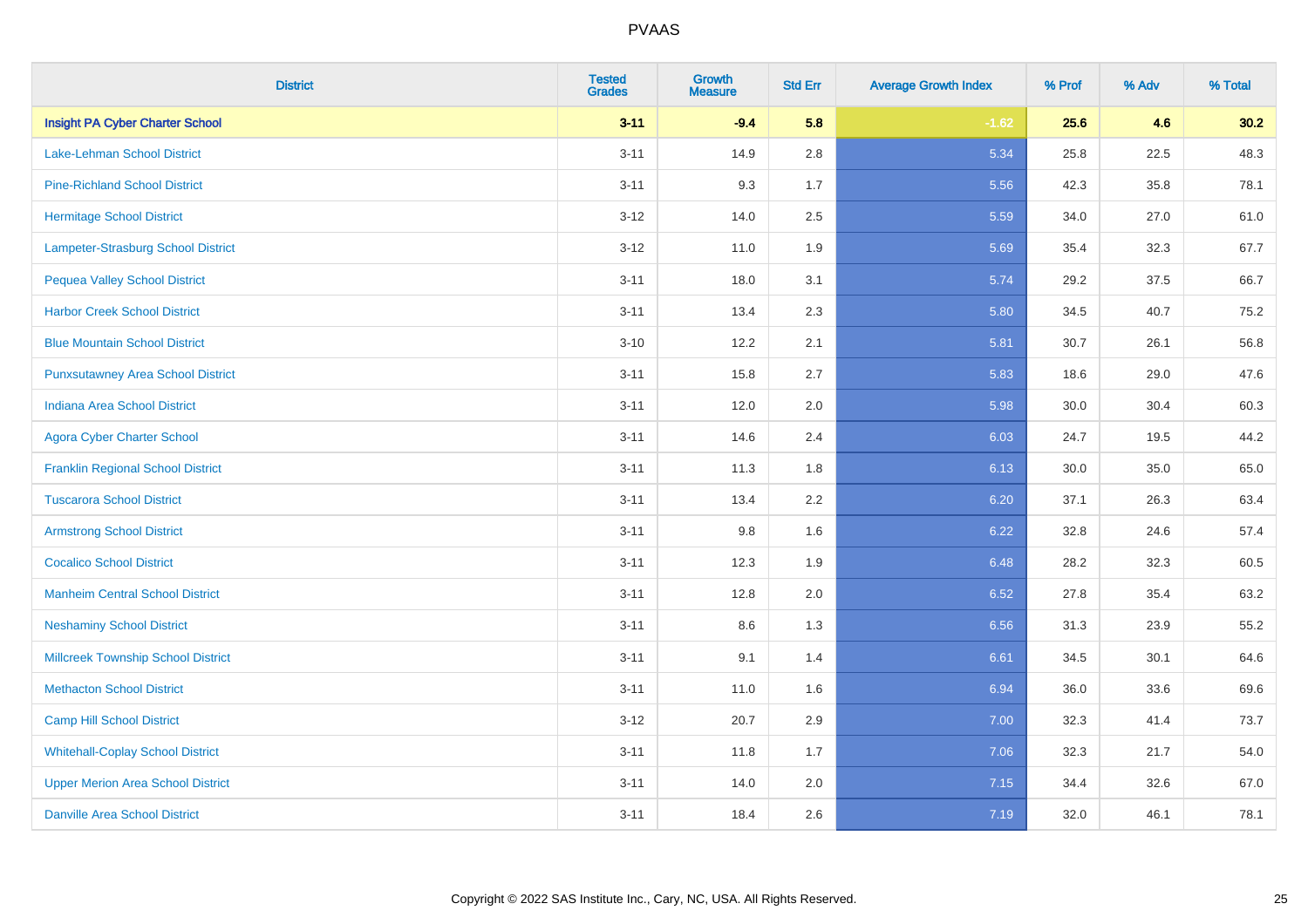| <b>District</b>                               | <b>Tested</b><br><b>Grades</b> | <b>Growth</b><br><b>Measure</b> | <b>Std Err</b> | <b>Average Growth Index</b> | % Prof | % Adv | % Total |
|-----------------------------------------------|--------------------------------|---------------------------------|----------------|-----------------------------|--------|-------|---------|
| <b>Insight PA Cyber Charter School</b>        | $3 - 11$                       | $-9.4$                          | 5.8            | $-1.62$                     | 25.6   | 4.6   | 30.2    |
| <b>Mountain View School District</b>          | $3 - 11$                       | 24.2                            | 3.4            | 7.20                        | 45.8   | 37.3  | 83.0    |
| <b>Manheim Township School District</b>       | $3 - 12$                       | 10.9                            | 1.5            | 7.51                        | 30.9   | 31.0  | 61.9    |
| <b>East Penn School District</b>              | $3 - 11$                       | 8.9                             | 1.2            | 7.61                        | 32.8   | 26.4  | 59.2    |
| <b>Mifflin County School District</b>         | $3 - 11$                       | 12.3                            | 1.6            | 7.69                        | 35.1   | 15.1  | 50.3    |
| <b>Upper Saint Clair School District</b>      | $3 - 11$                       | 13.8                            | 1.8            | 7.86                        | 32.2   | 44.5  | 76.7    |
| <b>Peters Township School District</b>        | $3 - 11$                       | 14.1                            | 1.7            | 8.16                        | 35.2   | 41.6  | 76.8    |
| <b>Collegium Charter School</b>               | $3 - 10$                       | 21.2                            | 2.6            | 8.18                        | 25.4   | 16.4  | 41.8    |
| <b>Upper Darby School District</b>            | $3 - 12$                       | 11.2                            | 1.4            | 8.28                        | 23.8   | 11.8  | 35.6    |
| <b>Saucon Valley School District</b>          | $3 - 11$                       | 18.9                            | 2.2            | 8.48                        | 26.0   | 39.6  | 65.6    |
| <b>Southern York County School District</b>   | $3 - 11$                       | 15.5                            | 1.8            | 8.48                        | 37.6   | 29.2  | 66.8    |
| <b>Central York School District</b>           | $3 - 12$                       | 12.9                            | 1.5            | 8.64                        | 31.4   | 24.1  | 55.5    |
| <b>Marple Newtown School District</b>         | $3 - 11$                       | 20.6                            | 2.3            | 8.95                        | 31.1   | 42.7  | 73.8    |
| Palmyra Area School District                  | $3 - 11$                       | 16.2                            | 1.8            | 9.02                        | 38.8   | 34.0  | 72.8    |
| <b>Unionville-Chadds Ford School District</b> | $3 - 11$                       | 15.8                            | 1.7            | 9.12                        | 31.2   | 48.0  | 79.2    |
| <b>Wayne Highlands School District</b>        | $3 - 11$                       | 22.5                            | 2.5            | 9.16                        | 33.8   | 40.4  | 74.2    |
| Fox Chapel Area School District               | $3 - 11$                       | 17.6                            | 1.9            | 9.47                        | 22.9   | 52.0  | 74.9    |
| <b>Delaware Valley School District</b>        | $3 - 11$                       | 15.7                            | 1.6            | 9.62                        | 36.7   | 32.1  | 68.8    |
| <b>New Hope-Solebury School District</b>      | $3 - 11$                       | 28.8                            | 2.9            | 9.77                        | 31.6   | 50.0  | 81.6    |
| <b>Loyalsock Township School District</b>     | $3 - 12$                       | 26.7                            | 2.7            | 9.92                        | 36.8   | 35.1  | 71.9    |
| <b>Derry Township School District</b>         | $3 - 10$                       | 20.1                            | 2.0            | 10.20                       | 32.8   | 46.9  | 79.7    |
| <b>Hempfield School District</b>              | $3 - 11$                       | 13.4                            | 1.3            | 10.53                       | 29.9   | 36.8  | 66.7    |
| <b>Warwick School District</b>                | $3 - 11$                       | 21.7                            | 1.8            | 11.76                       | 27.7   | 36.3  | 64.0    |